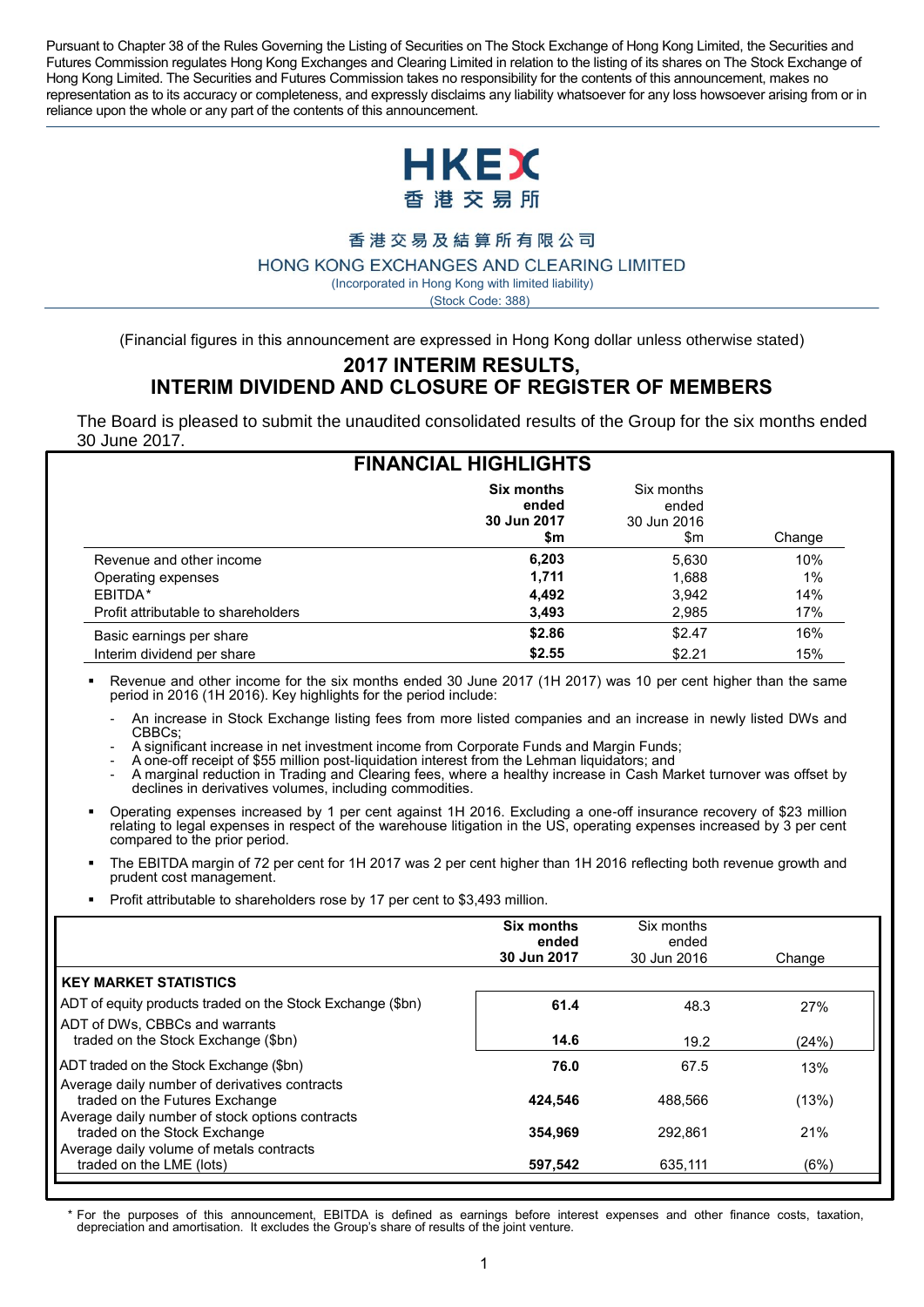# **CHAIRMAN'S STATEMENT**

The global financial markets started the year strong, driven by positive sentiment on improved global economic growth and stronger-than-expected economic performance in Mainland China. Nonetheless, uncertainty over the pace of the US Federal Reserve's interest rate increases and balance sheet normalisation, Brexit talks and geopolitical tensions across the world, have continued to cloud global economic prospects and increase market vulnerability.

Against this mixed backdrop, the Hong Kong securities market saw active trading in the first half of 2017, with an increase in average daily turnover of 13 per cent from the same period last year. Our IPO market also recorded growth in the number of new listings and funds raised by 80 per cent and 26 per cent respectively. Although the average daily number of derivatives contracts traded on the Futures Exchange decreased by 13 per cent, trading of our RMB Currency Futures stayed strong, with average daily volume up 37 per cent. Stock Options trading was strong as well, rising 21 per cent. In London, the average daily volume of metals contracts traded on the LME fell by 6 per cent amid continued weakness in the global metals market. For the six months ended 30 June 2017, the Group recorded consolidated revenue and other income of \$6,203 million and a profit attributable to shareholders of \$3,493 million, up 10 per cent and 17 per cent respectively from the corresponding period of 2016. The Board declared an interim dividend of \$2.55 per share, which is 90 per cent of the profit attributable to shareholders.

We are pleased to see that our mutual market access programme continues to contribute to China's capital market development and consolidate Hong Kong's gateway position connecting China and the rest of the world. With the successful launch of Bond Connect on 3 July 2017, another milestone was reached by providing international investors with access to the Mainland bond market via Hong Kong. MSCI's recent decision to add Mainland A shares to its benchmark emerging markets index was an acknowledgement of the important role of Stock Connects in the opening up of the Mainland stock markets.

In order to diversify our business and support Hong Kong becoming China's offshore risk management centre, we continue to expand our capabilities in fixed income, currency and commodities. We introduced our first RMB Currency Options on 20 March 2017 and physically settled CNH and USD Gold Futures contracts on 10 July 2017 to provide investors with more options for trading and risk management. The LME also rolled out its own USD-traded Gold Futures contract on 10 July 2017 alongside a USD-traded Silver Futures contract through LMEprecious to capture the increasing demand for precious metals trading. Preparations are underway for the Qianhai Mercantile Exchange, which has a long term target to support Mainland China's real economy and its pricing power in the global commodities market.

As an exchange operator, we are committed to continuing improvement of our market quality as well as competitiveness in response to the evolving market environment. In Hong Kong, we launched a market consultation in June to seek views on the proposed New Board to attract listings of new economy companies and on our GEM reform. We also published a consultation paper in June on proposed after-hours trading (T+1 session) enhancements. To further enhance our securities market, we implemented Phase 2 of the Closing Auction Session on 24 July 2017. In London, we issued a discussion paper in April on the LME's market structure with a view towards improving the accessibility and efficiency of its trading, and we are now analysing the market feedback.

Details of our progress in various initiatives are set out in the Business Review section of this announcement.

In tackling the challenges and opportunities ahead, we will continue to work closely with our regulators and other stakeholders. We are committed to providing a quality and diversified market which can help transform Hong Kong into China's global wealth management centre.

#### **CHOW Chung Kong** Chairman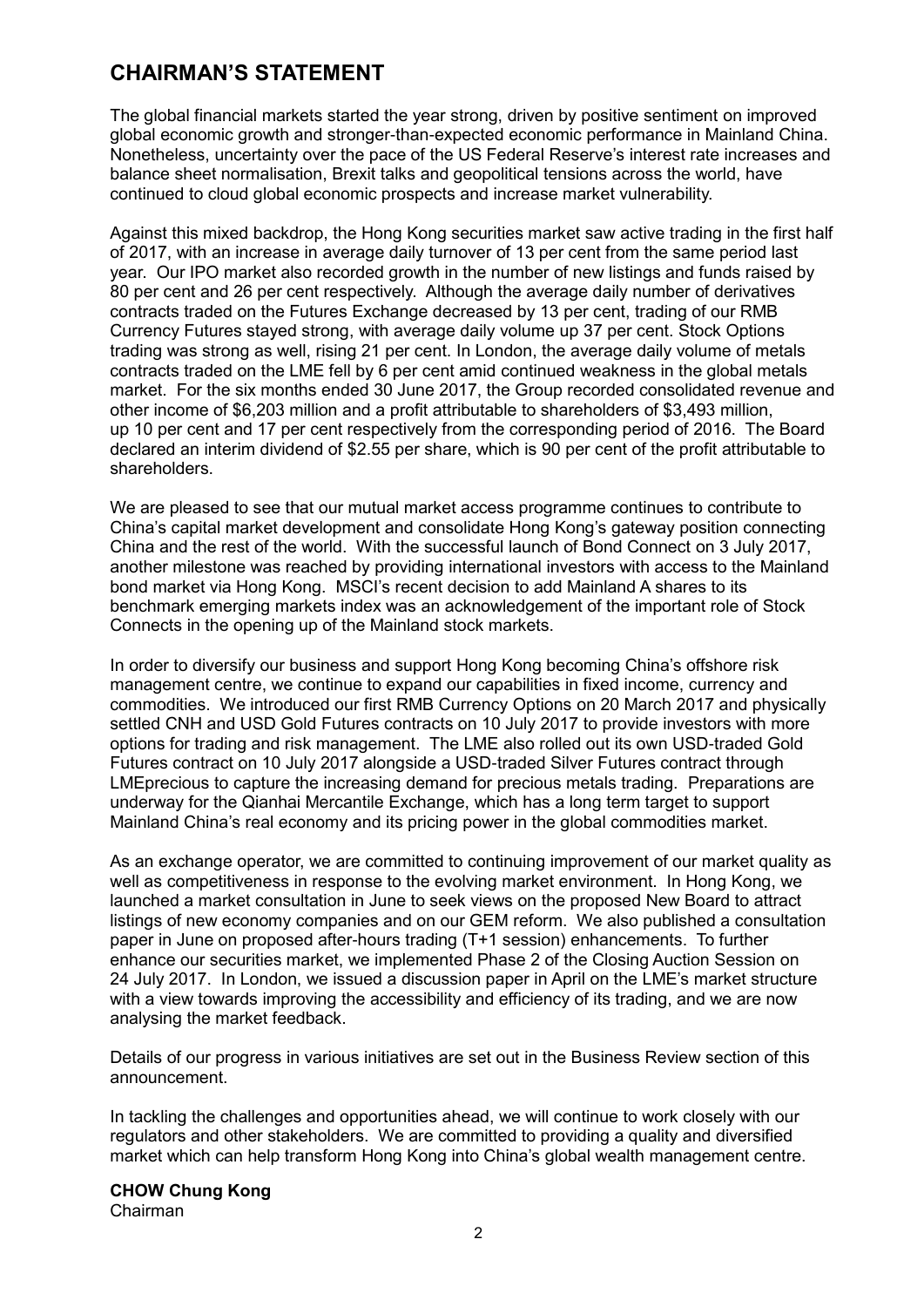### **BUSINESS REVIEW**



*Fig. 1 – Market activity and Group Revenue*

Market sentiment continued to improve in  $Q2<sup>1</sup>$  2017 with Cash Market headline ADT rising to \$77.8 billion, 5 per cent above Q1 2017. The positive momentum on Stock Connects also continued, with Northbound and Southbound ADT being 47 per cent and 15 per cent higher than Q1 2017. However, market volatility continued to decline reaching lows last seen in 2014<sup>2</sup>, which adversely impacted derivatives volumes. While the average daily number of HKFE contracts traded in Q2 2017 was slightly up against Q1 2017, it was 16 per cent below Q1 2016 when market volatility was approximately twice as high as Q2 2017<sup>2</sup>.

Revenue and other income overall was 4 per cent higher than Q1 2017. This arose from seasonal increases in depository, custody and nominee services fees, partially offset by a one-off receipt of \$55 million post liquidation interest from Lehman's liquidators in Q1 2017, and net investment income in Q2 2017 being \$41 million lower.

For 1H 2017, revenue and other income rose by 10 per cent against 1H 2016, mainly due to a significant increase in net investment income of \$466 million and a one-off receipt of \$55 million post liquidation interest from Lehman's liquidators. Excluding these items, revenue increased by 1 per cent with higher volumes in the Cash Market being offset by lower volumes in HKFE and the LME.

Operating expenses for 1H 2017 increased by 1 per cent against 1H 2016. After adjusting for a one-off insurance recovery of \$23 million of legal costs, relating to the warehouse litigation in the US (which for the LME and HKEX defendants has now been concluded), operating expenses increased by 3 per cent compared to 1H 2016. This increase primarily reflected increases in staff costs and premises expenses, which were partly offset by savings in IT costs. Having regard to persistent global economic uncertainties, the Group continues to maintain a prudent approach to cost management.

 $\overline{a}$ 1  $Q1$  = first quarter,  $Q2$  = second quarter,  $Q3$  = third quarter,  $Q4$  = fourth quarter,  $1H$  = first half,  $2H$  = second half

<sup>2</sup> Reference based on VHSI (the HSI volatility Index)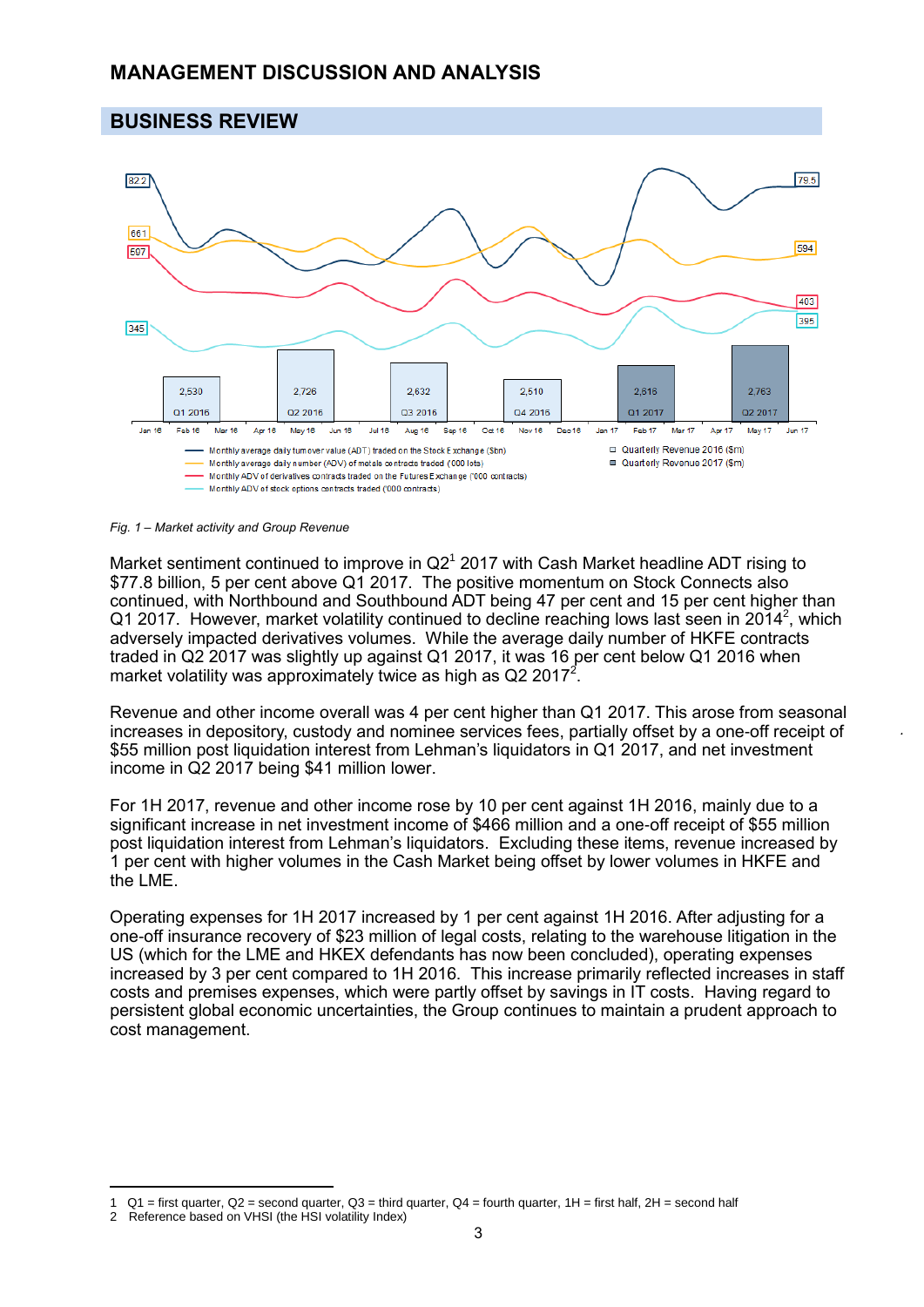### **Business Update and Analysis of Results by Operating Segment**

|                                  | 30 Jun 2017                           | <b>Six months</b><br>ended | 30 Jun 2016                           | Six months<br>ended  |                                        | Change             |
|----------------------------------|---------------------------------------|----------------------------|---------------------------------------|----------------------|----------------------------------------|--------------------|
|                                  | Revenue<br>and other<br>income<br>\$m | <b>EBITDA</b><br>\$m       | Revenue<br>and other<br>income<br>\$m | <b>EBITDA</b><br>\$m | Revenue<br>and other<br>income<br>$\%$ | <b>EBITDA</b><br>% |
| Results by segment:              |                                       |                            |                                       |                      |                                        |                    |
| Cash                             | 1,512                                 | 1,221                      | 1,282                                 | 1,012                | 18%                                    | 21%                |
| Equity and Financial Derivatives | 952                                   | 730                        | 1,065                                 | 836                  | $(11\%)$                               | (13%)              |
| Commodities                      | 721                                   | 440                        | 804                                   | 513                  | (10%)                                  | (14%)              |
| Clearing                         | 2,308                                 | 1,930                      | 2,122                                 | 1,770                | 9%                                     | 9%                 |
| Platform and Infrastructure      | 279                                   | 204                        | 264                                   | 190                  | 6%                                     | 7%                 |
| Corporate Items                  | 431                                   | (33)                       | 93                                    | (379)                | 363%                                   | (91%)              |
|                                  | 6,203                                 | 4,492                      | 5,630                                 | 3,942                | 10%                                    | 14%                |

### **Cash Segment**

#### **Analysis of Results**

Trading fees and trading tariff increased by 22 per cent compared to 1H 2016, below the 27 per cent growth in ADT. This was primarily because of an increase in average transaction size, which dampened the increase in trading tariff income, and the significant growth in Southbound Trading, where we share half of the trading fee with the Mainland exchanges, exceeding the growth of Northbound Trading.

Stock Exchange listing fees rose by \$27 million, reflecting a \$21 million increase in annual listing fees from a higher number of listed companies and a \$6 million increase in initial listing fees due to more newly listed companies than in 1H 2016.

Market data fees increased by 19 per cent as a result of higher allocated revenue following an increase in the volume of cash equities traded, alongside decreases in the volumes of DWs, CBBCs and warrants traded.



Operating expenses rose by 8 per cent due to additional headcount for strategic projects.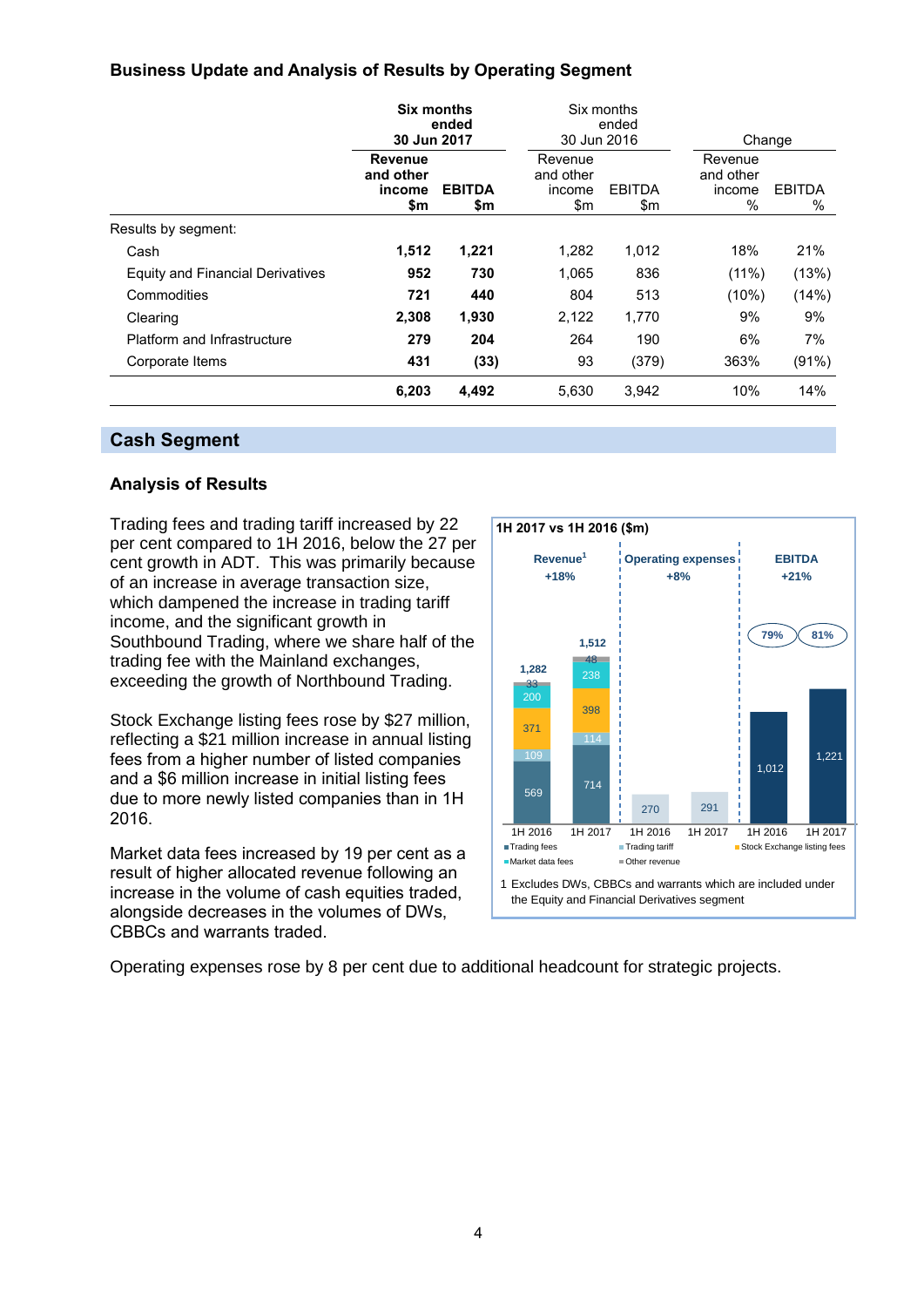#### **Business Update**

The Hong Kong Cash Market continued to benefit from improved sentiment, with a 27 per cent increase in ADT of equity products traded on the Stock Exchange in 1H 2017 as compared to 1H 2016.

Stock Connects continued to gather momentum in 1H 2017, partly attributable to the increasing trading volume on the Shenzhen-Hong Kong Stock Connect which was launched in late 2016. Stock Connects generated total revenue and other income of \$162 million in 1H 2017 (1H 2016: \$71 million), of which \$87 million (1H 2016: \$31 million) arose from trading and clearing activities. There were increases in both directions on Stock Connects – in particular, Southbound ADT almost trebled year-onyear, accounting for 5 per cent of headline ADT (1H 2016: 2 per cent).

Northbound Trading volumes over the longer term could potentially benefit from MSCI's announcement in June 2017 of its plan to include China A shares in the Emerging Markets Index and All Country World Index (ACWI) in 2018. MSCI's decision to include only Stock Connectseligible A shares and the usage of CNH exchange rates in their index compilations complements the Stock Exchange's strategy of focusing on mutual market access as a means to facilitate foreign investors' access to the Mainland securities markets.

| <b>Key Market Indicators</b>                                                                        |                   |             |
|-----------------------------------------------------------------------------------------------------|-------------------|-------------|
|                                                                                                     | <b>Six months</b> | Six months  |
|                                                                                                     | ended             | ended       |
|                                                                                                     | 30 Jun 2017       | 30 Jun 2016 |
| ADT of equity products traded on<br>the Stock Exchange <sup>1,2</sup> (\$bn)                        | 61.4              | 48.3        |
| ADT of Northbound Trading <sup>2</sup> -<br>Shanghai-Hong Kong Stock<br>Connect (RMB bn)            | 4.3               | 3.0         |
| ADT of Northbound Trading <sup>2</sup> –<br>Shenzhen-Hong Kong Stock<br>Connect (RMB bn)            | 2.8               |             |
| Average daily number of trades of<br>equity products traded on the<br>Stock Exchange <sup>1,2</sup> | 969,619           | 913,114     |
| Number of newly listed companies<br>on the Main Board <sup>3</sup><br>Number of newly listed        | 37                | 25          |
| companies on GEM                                                                                    | 35                | 15          |
| Total equity funds raised                                                                           |                   |             |
| - IPOs (\$bn)                                                                                       | 54.8              | 43.6        |
| - Post-IPOs (\$bn)                                                                                  | 119.5             | 101.4       |
| Number of companies listed on<br>the Main Board at 30 Jun                                           | 1,746             | 1,666       |
| Number of companies listed on<br>GEM at 30 Jun                                                      | 288               | 236         |
| Number of trading days                                                                              | 121               | 121         |
| 1 Excludes DWs, CBBCs and warrants under the Equity and                                             |                   |             |
| Financial Derivatives segment and includes \$6.3 billion (1H 2016:                                  |                   |             |
| \$2.6 billion) of ADT of Southbound Trading under Shanghai-Hong                                     |                   |             |
| Kong Stock Connect and \$1.3 billion (1H 2016: \$Nil) under                                         |                   |             |
| Shenzhen-Hong Kong Stock Connect which was launched on                                              |                   |             |
| 5 December 2016                                                                                     |                   |             |
| 2 Includes buy and sell trades under Stock Connects<br>3 Includes 4 transfers from GEM (1H 2016: 1) |                   |             |
|                                                                                                     |                   |             |

As Stock Connects gain wider market acceptance, HKEX will continue to work with regulators and its Mainland counterparts on further enhancements to the operating model such as holiday trading and real-time delivery versus payment settlement arrangements.

36 new Exchange Participants (EPs) were admitted in 1H 2017, compared to 46 admitted in the full year of 2016, indicating continued optimism in the Hong Kong Cash Market. As of 30 June 2017, the number of EPs reached 623.

Phase 2 of the Closing Auction Session (CAS) was launched successfully on 24 July 2017 to further facilitate trade execution at closing prices. The list of CAS Securities was also expanded to include constituents of the Hang Seng Composite SmallCap Index and input of regulated short selling orders during the CAS was also allowed. The SMARTS surveillance system was also enhanced to support the launch of CAS Phase 2.

Following the successful listing of 17 Leveraged and Inverse Products (L&I Products) that track the HSI or HSCEI in March 2017, ADT of L&I Products reached a daily record high of \$1.4 billion on 22 June 2017 (2 per cent of headline ADT on that day). L&I Products achieved ADT of \$685 million in Q2, which takes Exchange Traded Products ADT, which comprises ETF ADT and L&I Products ADT, to \$5.6 billion in Q2 2017, up 22 per cent against Q1 2017.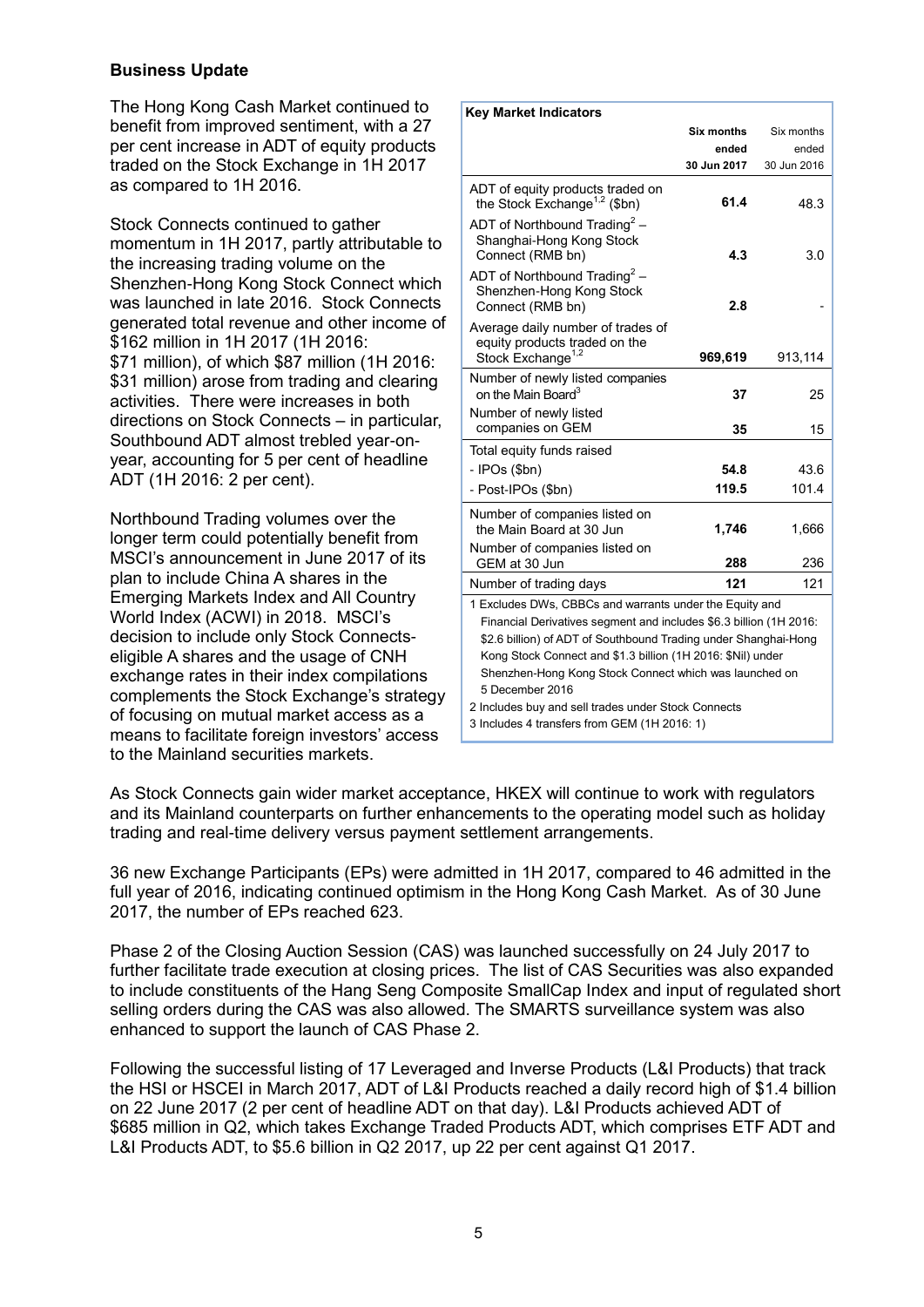In Q2 2017, HKEX launched the Asia ETF Forum, a series of roadshows in Hong Kong, South Korea and Taiwan targeting institutional and intermediary investors with a goal of promoting HKEX's exchange traded products. In Q3 2017, the Asia ETF Forum will be conducted in Singapore and China.

HKEX continues its efforts to increase the visibility and penetration of Hong Kong securities market data in the Mainland. In July 2017, a market data feed which includes Stock Connects turnover statistics and the Northbound Trading daily quota balance was launched as a complimentary service to information vendors.

As part of HKEX's continuing efforts to enhance its surveillance and monitoring work, SEHK introduced an Annual Attestation and Inspection Programme for EPs. The programme comprises: (i) attestation of compliance by EPs; and (ii) on-site inspection of selected EPs. The programme aims to further enhance HKEX's monitoring and surveillance efforts to ensure EPs maintain strict adherence to our rules.

HKEX remains committed to bringing quality issuers to list in Hong Kong, with an increased focus on high quality "new economy" companies. Kicking off the series of HKEX initiatives to promote Hong Kong as a global technology investment hub, HKEX and the Hong Kong Science and Technology Parks Corporation jointly organised the "Road to IPO" Conference for "new economy" companies on 2 June 2017. Over 300 attendees from "new economy" potential issuers and over 100 intermediaries participated, with positive feedback received. On 18 July 2017, HKEX expanded its efforts to the Mainland, jointly hosting a similar event in Beijing with Zhongguancun, the Mainland's first national science and technology park. Over 100 representatives from key financial intermediaries in Hong Kong joined the seminar for in-depth discussions with over 300 representatives from Zhongguancun enterprises.

With respect to promoting HKEX as the preferred listing venue for Mainland China and international enterprises, HKEX organised 11 large-scale IPO events and conducted over 40 major seminars across Mainland China and globally in 1H 2017.

Following the success of the first Corporate Access Day held in Shenzhen in January 2017, HKEX organised a second event in Shanghai in June 2017. Over 150 analysts from 30 Mainland research houses, 140 Mainland buy-side institutional investors and 80 representatives from Hong Kong listed companies attended the event.

In the interest of maintaining the reputation and efficiency of the Cash Market, the Stock Exchange continues to provide guidance and interpretations to the market on a wide variety of topics. These have included "Reasons for rejection and return of new listing applications", "Whether certain proposed acquisitions would constitute a reverse takeover", "New country guide on "Israel" for listing of overseas companies", publishing the first Enforcement Newsletter and launching a new series of "director training webcasts".

In June 2017, the Stock Exchange launched a consultation to seek public feedback on a package of proposals to broaden capital market access in Hong Kong and strengthen Hong Kong's listing regime through two separate papers: (i) the New Board Concept Paper; and (ii) the Consultation Paper on the Review of GEM and Changes to the GEM and Main Board Listing Rules. The New Board concept paper is intended to complement and supplement HKEX's existing framework and attract "new economy" companies to Hong Kong, thereby offering investors a more diverse range of exposures. The Stock Exchange invites market feedback on the proposals contained in the two papers. The public comment period for both papers will end in August 2017.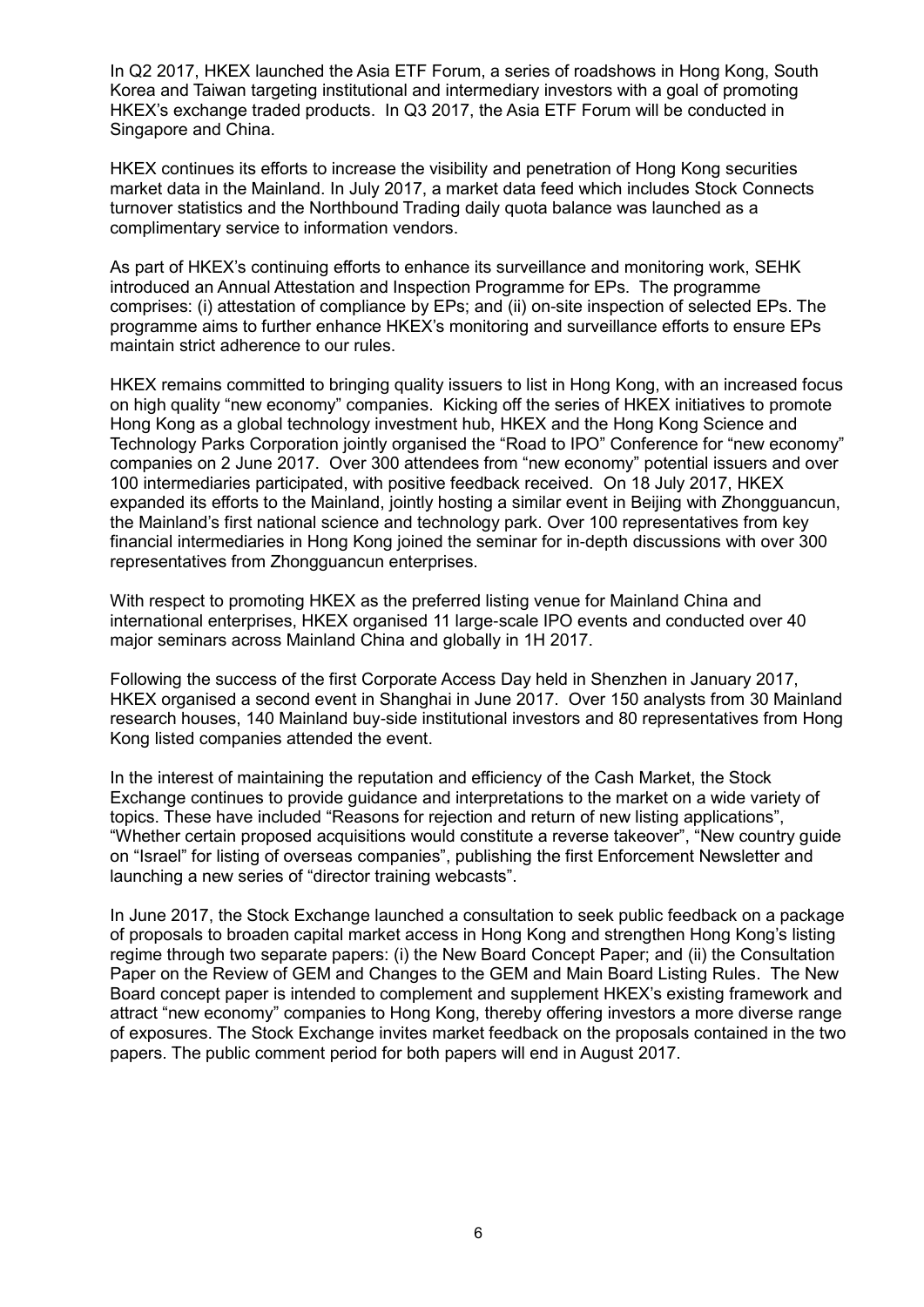#### **Equity and Financial Derivatives Segment**

#### **Analysis of Results**

The trading of derivatives fell compared to 1H 2016 as a result of significant declines in market volatility, which in Q2 fell to levels not seen since 2014.

Trading fees and trading tariff of DWs, CBBCs and warrants declined by 22 per cent, compared to 1H 2016, reflecting the 24 per cent decrease in ADT.

Trading fees of derivatives contracts traded on the Futures Exchange declined by 14 per cent compared to 1H 2016 due to a 13 per cent decrease in ADV of derivatives contracts traded.

Stock Exchange listing fees rose by 22 per cent primarily reflecting an increase in the number of newly listed DWs and CBBCs.

Operating expenses decreased by 3 per cent as a result of internal cost allocations that reflect the relative volumes of cash equities and equity derivatives.

#### **Business Update**

ADV of derivatives contracts traded on the Futures Exchange in 1H 2017 dropped by 13 per cent against 1H 2016 due to reduced market volatility. Nevertheless, the ADV grew 2 per cent in Q2 2017 against Q1 2017. ADV of stock options contracts traded in 1H 2017 increased 21 per cent year-on-year, driven by increased trading in stock options of large blue-chip stocks, reflecting the increased volumes seen on the equity Cash Market.

Open interest in futures and options set a new record of 14,768,896 contracts on 28 June 2017. In addition, the following record single day volumes and open interests were achieved during 1H 2017:



2 Excludes trading fees and trading tariff allocated to the Clearing segment (Derivatives contracts traded on the Futures Exchange – 1H 2017: \$103 million; 1H 2016: \$118 million; stock options contracts – 1H 2017: \$28 million; 1H 2016: \$24 million)

| <b>Key Market Indicators</b>                                                                       |             |             |
|----------------------------------------------------------------------------------------------------|-------------|-------------|
|                                                                                                    | Six months  | Six months  |
|                                                                                                    | ended       | ended       |
|                                                                                                    | 30 Jun 2017 | 30 Jun 2016 |
| ADT of DWs, CBBCs and<br>warrants traded on the Stock<br>Exchange (\$bn)                           | 14.6        | 19.2        |
| Average daily number of trades of<br>DWs. CBBCs and warrants<br>traded on the Stock Exchange       | 168,934     | 198,809     |
| ADV of derivatives contracts<br>traded on the Futures<br>Exchange <sup>1</sup>                     | 424,535     | 488,438     |
| ADV of stock options contracts<br>traded on the Stock Exchange                                     | 354,969     | 292,861     |
| Number of newly listed DWs                                                                         | 3.034       | 2.321       |
| Number of newly listed CBBCs                                                                       | 4,732       | 4,406       |
| ADV of contracts traded                                                                            |             |             |
| during $AHFT1$                                                                                     | 26,280      | 40,729      |
| Number of trading days                                                                             | 121         | 121         |
|                                                                                                    | At          | At          |
|                                                                                                    | 30 Jun 2017 | 30 Jun 2016 |
| Open interest of futures and<br>options contracts <sup>1</sup>                                     | 11,315,220  | 8,571,036   |
| 1 Excludes London Metal Mini Futures contracts which are<br>included under the Commodities seament |             |             |

uded under the Commodities segment

.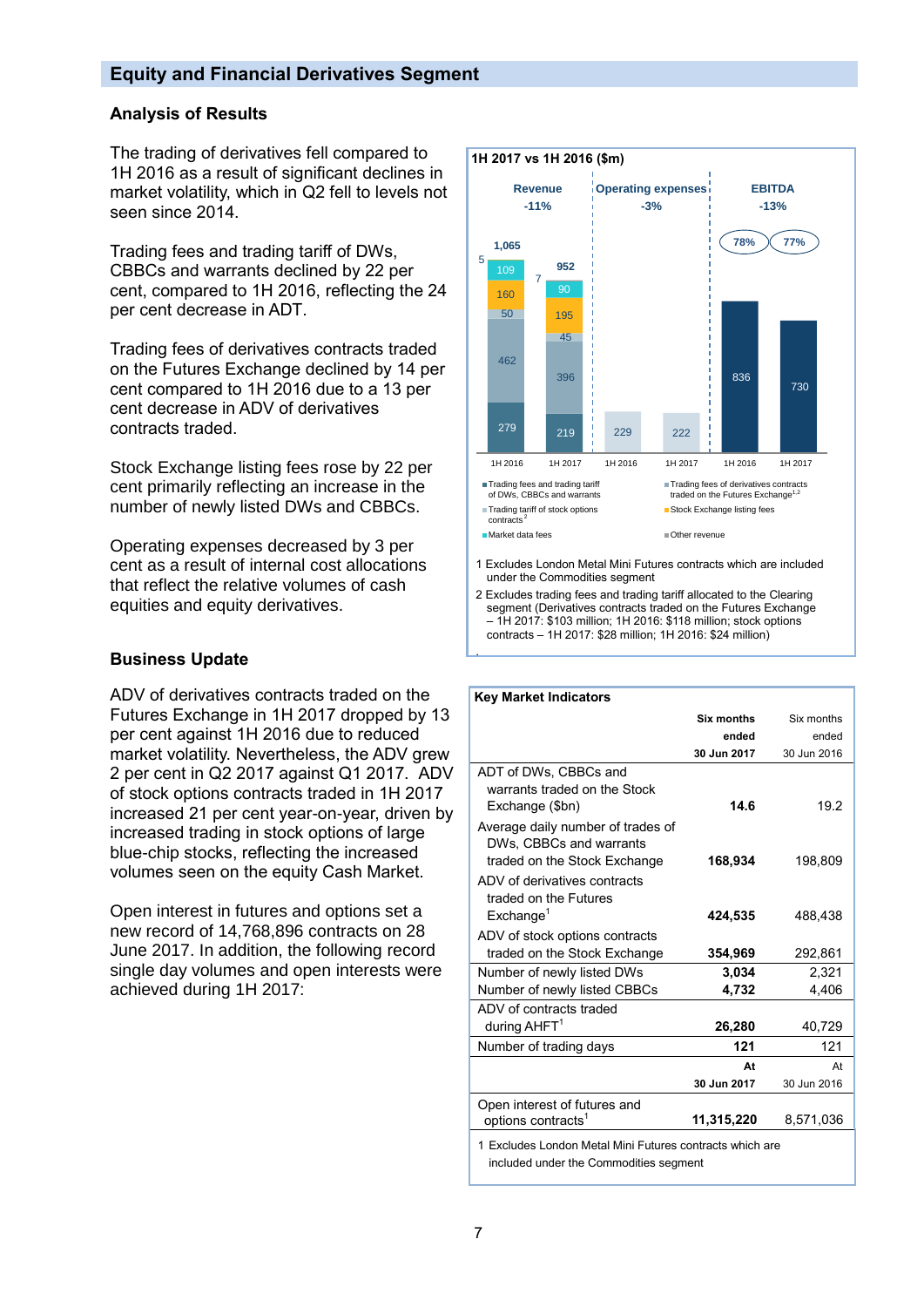| Single day trading volume                 | <b>Record High Date</b> | <b>Number of Contracts</b> |
|-------------------------------------------|-------------------------|----------------------------|
| <b>HSCEI Dividend Point Index Futures</b> | 14 Feb                  | 27,501                     |
| <b>USD/CNH Futures</b>                    | 5 Jan                   | 20,338                     |
|                                           |                         |                            |
| Open interest                             | <b>Record High Date</b> | <b>Number of Contracts</b> |
| Hang Seng Index Futures                   | 27 Jun                  | 206,082                    |
| <b>HSI Dividend Point Index Futures</b>   | 30 Jun                  | 9,621                      |

In April 2017, three new stock options on HSI constituents (including the first option on a Real Estate Investment Trust) were introduced, expanding the stock options universe to 87 classes.

In June 2017, HKEX issued a consultation paper on proposed enhancements to after-hours trading, including (i) the phased extension of the T+1 Session equity index futures trading hours from 23:45 to 03:00 of the following day; and (ii) inclusion of equity index options in the T+1 Session. The proposed enhancements will offer opportunities for position adjustment during day time trading of markets in the US and Europe.

The revised stock option position limit (SOPL) model was introduced on 1 June 2017. The new framework enhanced the de facto single position limit of 50,000 contracts to a three-tier system, comprising limits of 50,000, 100,000 and 150,000 contracts. The scope of activities eligible for applying for excess position limits has also expanded, and the position limits for all stock option classes may be adjusted as market develops to ensure their continuing relevance. The revised SOPL model is designed to align Hong Kong's SOPL regime more closely with international practices.

On 3 July 2017, Bond Connect was successfully launched as a mutual bond market access programme between Hong Kong and Mainland China, starting with the Northbound trading link and with plans for the Southbound trading link at a future date. Bond Connect Company Limited (BCCL), a joint venture established by China Foreign Exchange Trade System (CFETS) and HKEX, supports the admission and registration of Northbound investors, liaises closely with the Recognised Access Platforms through which international investors are able to trade the China interbank bond market (CIBM) instruments, and conducts investor education activities in relation to Bond Connect. Market participants can find information and resources relating to Bond Connect on BCCL's website [http://www.chinabondconnect.com.](http://www.chinabondconnect.com/)

Bond Connect is a significant breakthrough in the opening of the Mainland bond market, enhancing HKEX's position in the fixed income market while expanding the Mutual Market programme that began in 2014 from equity into a new asset class. Bond Connect is a key strategic initiative that extends HKEX beyond its traditional equities business and lays the foundation for HKEX's further developments in FIC, particularly in the derivatives business.

On 8 June 2017, HKEX hosted its fourth annual RMB FIC Conference, exploring key regulatory and business issues related to RMB FIC markets with a special focus on Bond Connect. On 3 July 2017, BCCL co-hosted an investor forum with the Hong Kong Monetary Authority (HKMA) to enhance investor awareness of Bond Connect and highlight potential opportunities in the bond market. Approximately 500 participants attended the forum.

To prepare for the expected increase in demand for FIC derivatives for risk management, HKEX introduced product enhancements for RMB currency futures in July 2017. These include the extension of trading hours to cover nearly 16 hours of trading per day, and enhancements to market maker and incentives schemes to support the development of liquidity in the FIC derivatives products. These enhancements aim to provide investors with additional RMB risk management solutions to hedge interest rate and foreign exchange exposure.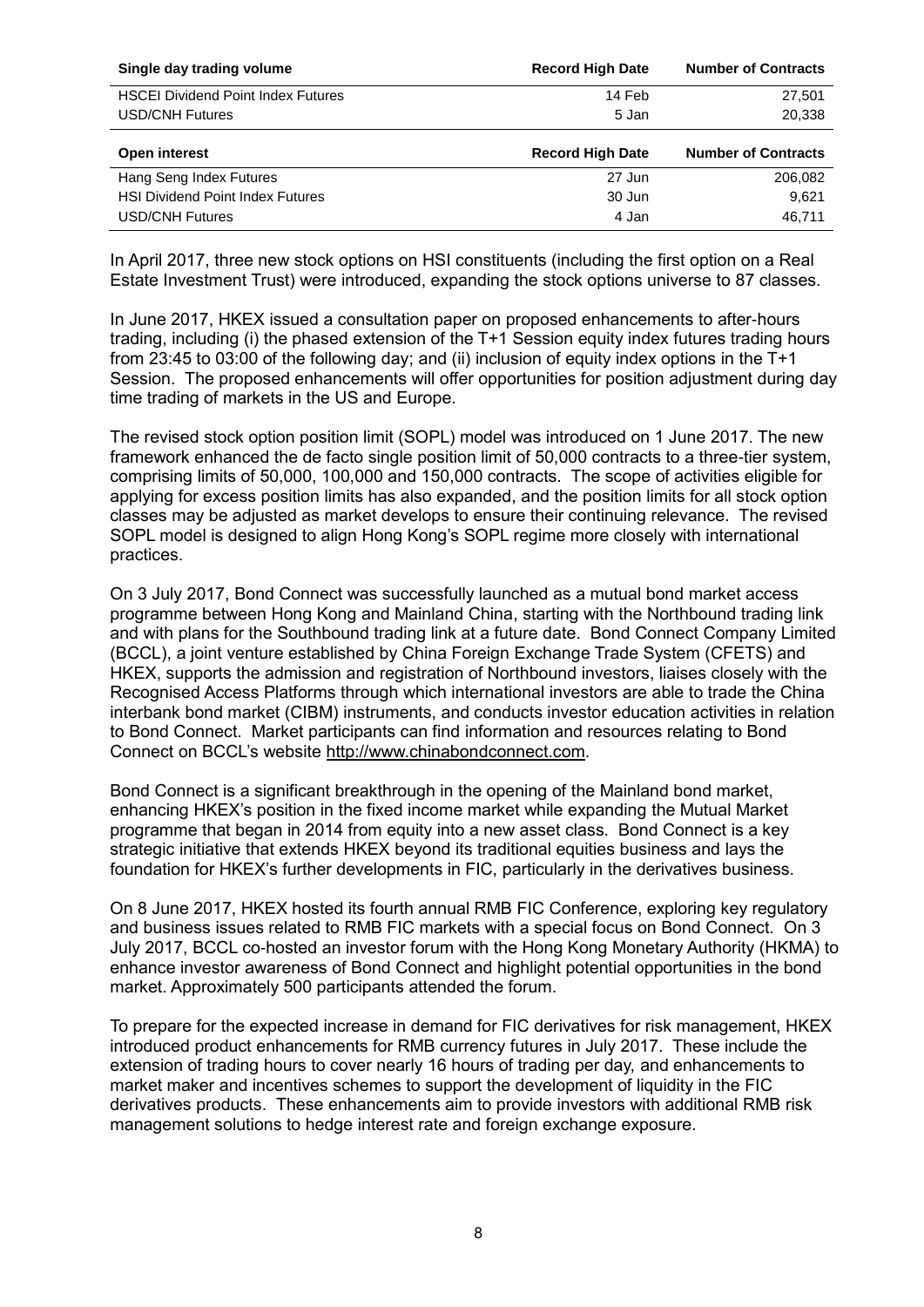The five-year China Ministry of Finance Treasury Bond (MOF T-Bond) Future contracts were introduced on 10 April 2017 under a pilot scheme as the offshore markets' first futures on domestic Chinese government bonds. In light of the official launch of Bond Connect on 3 July 2017, HKEX is preparing comprehensive risk management tools that are complementary to Bond Connect. Given that clearer regulatory requirements and cooperation between Hong Kong and the Mainland are needed to support the further development of offshore derivatives on the Mainland underlying in Hong Kong, HKEX has decided to suspend the pilot MOF T-Bond scheme after the expiry of the December 2017 contract. Subject to regulatory development, HKEX will consider launching new RMB interest rate products at an appropriate time in 2018. Therefore, there will be no new series listed under the current scheme after the expiry of the December 2017 contract. For the avoidance of doubt, the existing contract months (ie, September 2017 and December 2017 contracts) of MOF T-Bond Futures are not affected.

### **Commodities Segment**

#### **Analysis of Results**

Trading fees fell by 13 per cent compared to 1H 2016 due to a 6 per cent drop in ADV of metals contracts traded but also reflecting fee reductions for short-dated carry trades and a position transfer fee cap (effective from September 2016).

Operating expenses dropped by 3 per cent. Excluding the one-off insurance recovery of \$23 million relating to the warehouse litigation in the United States in 2017, operating expenses rose by 4 per cent, largely driven by increased costs for strategic initiatives (including the establishment of a commodities trading platform in the Mainland). The overall increase was partly offset by IT cost savings and lower LME operating costs arising from a weaker GBP.

#### **Business Update**

ADV of metals contracts traded on the LME declined by 6 per cent compared to 1H 2016, reflecting continued weakness in global metals markets. The total futures Market Open Interest (MOI) at 30 June 2017 was 3 per cent lower than its level at 30 June 2016.

The LME commenced its systems delivery programme in 1H 2017, completing the upgrade of the LME's electronic trading platform, LMEselect, on 27 March 2017. The upgrade improves functionality and helps to ensure the LME's compliance with certain elements of the Markets in Financial Instruments Directive II (MiFID II) regulations. This was followed by the upgrade to the LMEsmart matching system on 15 May 2017. MiFID II has extensive implications for the industry and work is ongoing to ensure that



| <b>Key Market Indicators</b>                        |             |             |
|-----------------------------------------------------|-------------|-------------|
|                                                     | Six months  | Six months  |
|                                                     | ended       | ended       |
|                                                     | 30 Jun 2017 | 30 Jun 2016 |
| ADV of metals contracts traded on<br>the LME (lots) |             |             |
| Aluminium                                           | 217,724     | 231,148     |
| Copper                                              | 138,257     | 162,932     |
| Zinc.                                               | 112,543     | 106,151     |
| Nickel                                              | 81,135      | 81,930      |
| Lead                                                | 40,179      | 44,992      |
| Others                                              | 7,704       | 7,958       |
| Total                                               | 597,542     | 635,111     |
| Number of trading days                              | 125         | 125         |
|                                                     | At          | At          |
|                                                     | 30 Jun 2017 | 30 Jun 2016 |
| Total futures MOI (lots)                            | 2,200,807   | 2,257,622   |

the LME is compliant with all MiFID II regulations by 3 January 2018.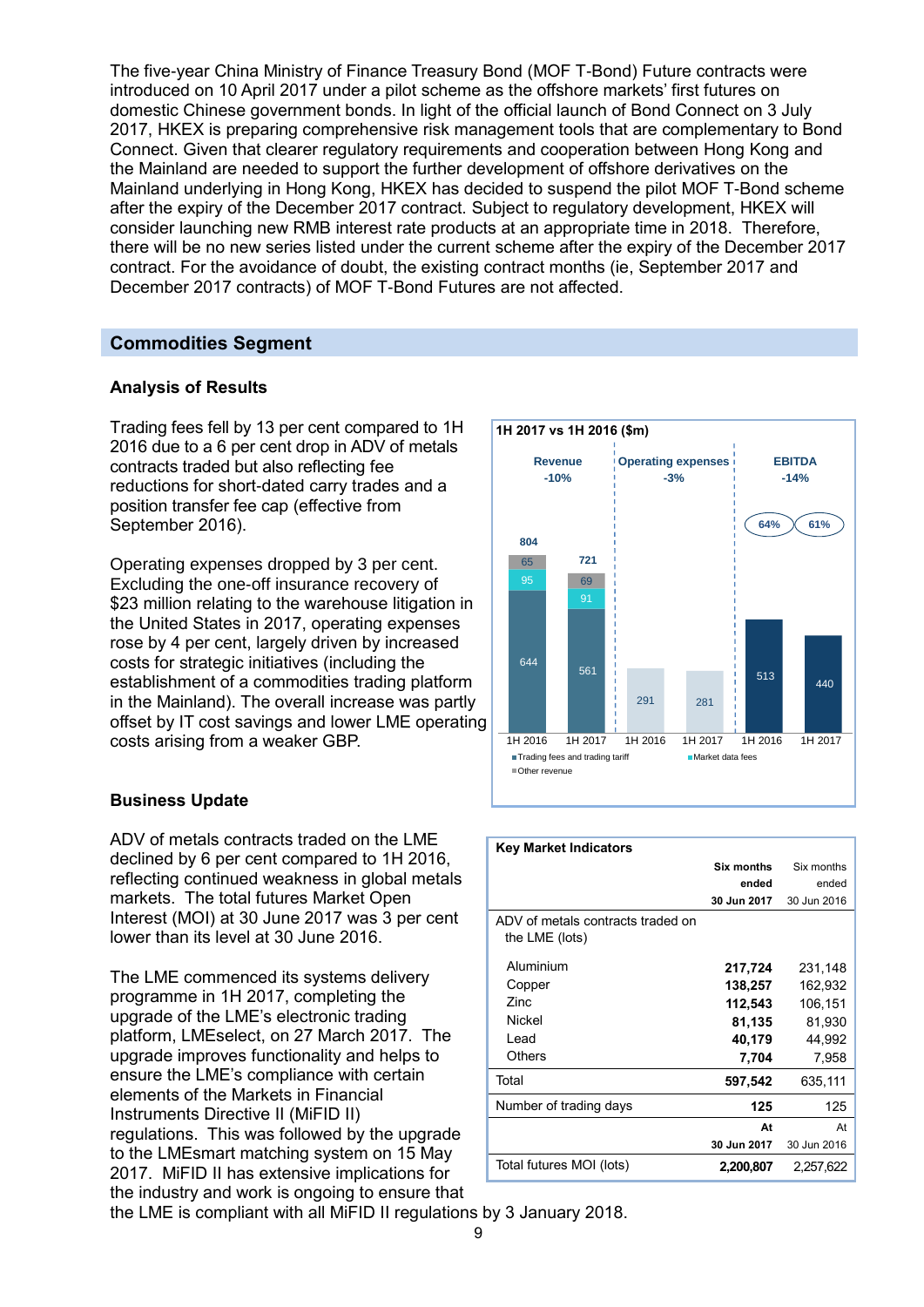On 24 April 2017, the LME launched a Discussion Paper on a range of topics relating to its market structure including the LME ecosystem, trading and booking structures, the physical market network, membership, volumes and fees. The LME conducted a comprehensive market engagement process on this Paper to elicit in-depth feedback from a range of market stakeholders. 162 responses were received, and the LME is currently undertaking thorough analysis of this feedback before publishing the results to the market.

On 1 August 2017, the LME introduced new second business day prompt dates in the LME base metals suite, designed to provide additional flexibility in conducting averaging trades on the LME. For ease of administration and to incentivise Monthly Average Futures (MAF) trading, the LME has introduced a clearing and trading fee holiday for all MAF contracts traded and cleared between 1 August 2017 and 29 December 2017.

The LME successfully launched LMEprecious on 10 July 2017, providing exchange-traded and centrally-cleared loco London gold and silver futures in collaboration with a consortium of partners. 55.5 million ounces (1,728 tonnes or 11,100 lots) of silver and 9.2 million ounces (285 tonnes or 91,500 lots) of gold were traded in July 2017. The combined ADV increased from 5,600 lots in the first week to 7,400 lots in the last week of July. On the same day, HKEX launched the new USD and CNH Gold Futures products. This physically-delivered, dual-currency product aims to provide risk management tools and facilitate price discovery to both gold and FIC market participants.

HKEX continues work on establishing a Mainland commodity trading platform (Qianhai Mercantile Exchange Company Limited (QME)) in the Qianhai Shenzhen-Hong Kong Modern Service Industry Cooperation Zone. HKEX aims to leverage the successful LME model to develop a credible, transparent and reliable commodities trading venue backed by physical delivery and a warehouse system to support the Mainland's real economy. On 22 March 2017, the Group entered into an agreement to sell a 9.99 per cent stake in QME to Shenzhen Qianhai Financial Holdings Company Limited at a consideration of RMB25 million.

The annual LME Asia Week 2017 event was held on 10 May 2017 in Hong Kong, attracting over 800 attendees to the Metals Seminar and over 1,830 participants to the Gala Dinner. As part of the programme, HKEX hosted an industry forum at QME on 11 May 2017, attracting more than 300 guests.

### **Clearing Segment**

### **Analysis of Results**

The improved Cash Market sentiment (ADT up by 13 per cent) resulted in higher clearing and settlement fees in Hong Kong, and a 26 per cent increase in the portfolio value of Hong Kong stocks held under HKSCC's custody. The positive impact on revenue was partially offset by an increase in average transaction size, resulting in a lower proportion of Cash Market trades being subject to the minimum clearing fee and a higher proportion of Settlement Instruction (SI) transactions being subject to the maximum fee.

Clearing fees of LME Clear decreased by 8 per cent, reflecting both the 6 per cent drop in ADV of metals contracts traded and the position transfer fee cap (effective from September 2016).

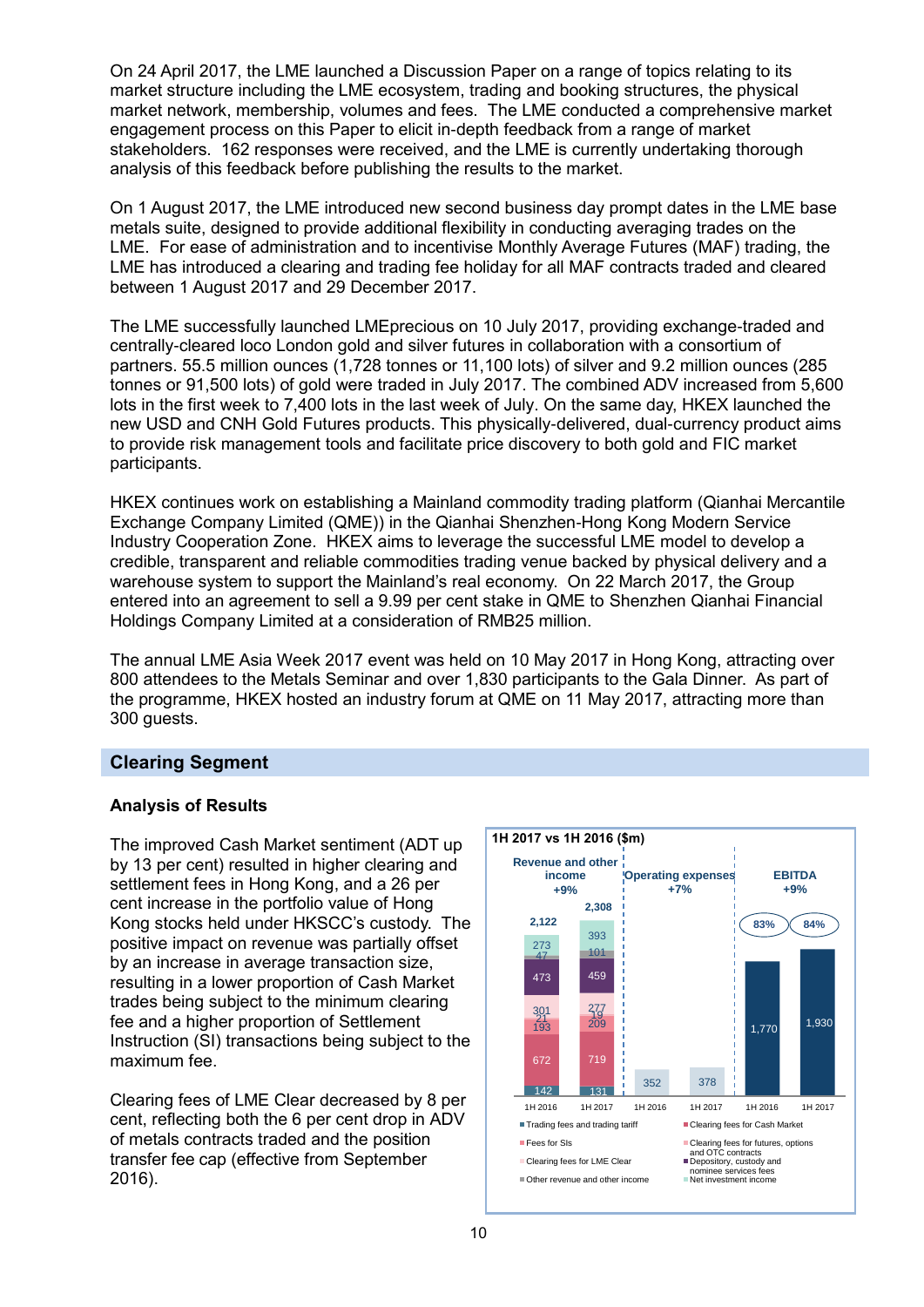The 9 per cent increase in revenue and other income was attributable to a one-off post-liquidation interest payment of \$55 million from the liquidators of Lehman, and a \$120 million increase in net investment income from Margin Funds and Clearing House Funds (see the analysis below):

|                                  | Six months ended 30 Jun 2017         |                                                 |                     | Six months ended 30 Jun 2016  |                                   |              |
|----------------------------------|--------------------------------------|-------------------------------------------------|---------------------|-------------------------------|-----------------------------------|--------------|
|                                  | <b>Margin</b><br><b>Funds</b><br>\$m | <b>Clearing</b><br>House<br><b>Funds</b><br>\$m | <b>Total</b><br>\$m | Margin<br><b>Funds</b><br>\$m | Clearing<br>House<br>Funds<br>\$m | Total<br>\$m |
| Net investment income from:      |                                      |                                                 |                     |                               |                                   |              |
| - Cash and bank deposits         | 363                                  | 11                                              | 374                 | 253                           | 10                                | 263          |
| - Debt securities                | 19                                   |                                                 | 19                  | 8                             | ٠                                 | 8            |
| - Exchange gains                 | ٠                                    | -                                               | $\blacksquare$      | 2                             | $\overline{\phantom{a}}$          | 2            |
| Total net investment income      | 382                                  | 11                                              | 393                 | 263                           | 10                                | 273          |
| Average fund size (\$bn)         | 129.7                                | 10.2                                            | 139.9               | 117.2                         | 7.6                               | 124.8        |
| Annualised net investment return | 0.59%                                | 0.21%                                           | 0.56%               | 0.45%                         | 0.28%                             | 0.44%        |

The increase in net investment income of Margin Funds in 1H 2017 arose from higher interest income on cash and bank deposits, attributable to both higher interest rates and higher average Margin Fund size for HKCC. The increase in funds arose from a combination of higher open interests and increased margin requirements per contract.

Operating expenses increased by 7 per cent, mainly as a result of increased staff costs, premises costs and bank charges.

#### **Business Update**

The portfolio value held under Southbound and Northbound Trading of Stock Connects continued to increase and reached \$594 billion at 30 June 2017 (30 June 2016: \$211 billion) and RMB347 billion (30 June 2016: RMB138 billion) respectively. As a result, Stock Connect related depository, custody and nominee services fee income rose by 160 per cent to \$26 million in 1H 2017 (1H 2016: \$10 million).

| <b>Key Market Indicators</b>                                                                                         |                              |                              |
|----------------------------------------------------------------------------------------------------------------------|------------------------------|------------------------------|
|                                                                                                                      | Six months                   | Six months                   |
|                                                                                                                      | ended                        | ended                        |
|                                                                                                                      | 30 Jun 2017                  | 30 Jun 2016                  |
| ADT traded on the Stock<br>Exchange (\$bn)                                                                           | 76.0                         | 67.5                         |
| Average daily number of Stock<br>Exchange trades<br>Average daily value of SIs (\$bn)<br>Average daily number of SIs | 1,138,553<br>204.1<br>87,781 | 1,111,923<br>177.6<br>83,391 |

The newly launched USD and CNH Gold Futures contracts are the first physically delivered commodities contracts cleared by HKCC. HKCC has appointed Brink's Hong Kong Limited as the Approved Depository to conduct the physical delivery of gold. At the date of launch, eight HKCC Clearing Participants (CPs) became eligible "Physical Delivery Participants" to conduct physical delivery of gold.

HKCC introduced further margining efficiencies for CPs in derivatives products by offering margin offset between HSI and HSCEI futures and options from Q1 2017. This follows the introduction of margin offset between USD/CNH currency futures and CNH/USD currency futures in 2016, further reducing costs for CPs.

OTC Clear launched client clearing services and accepted non-cash collateral in Q1 2017. In Q2 2017, clearing was extended to HKD Basis Swaps and non-deliverable interest rate swaps denominated in five Asian currencies. In 1H 2017, OTC Clear cleared US\$8.5 billion notional value, focusing on USD/CNH Cross Currency Swaps (CCS), CNY non-deliverable interest rate swaps and HKD interest rate swaps. The total cumulative outstanding notional value at 30 June 2017 exceeded US\$13 billion (30 June 2016: US\$3.4 billion).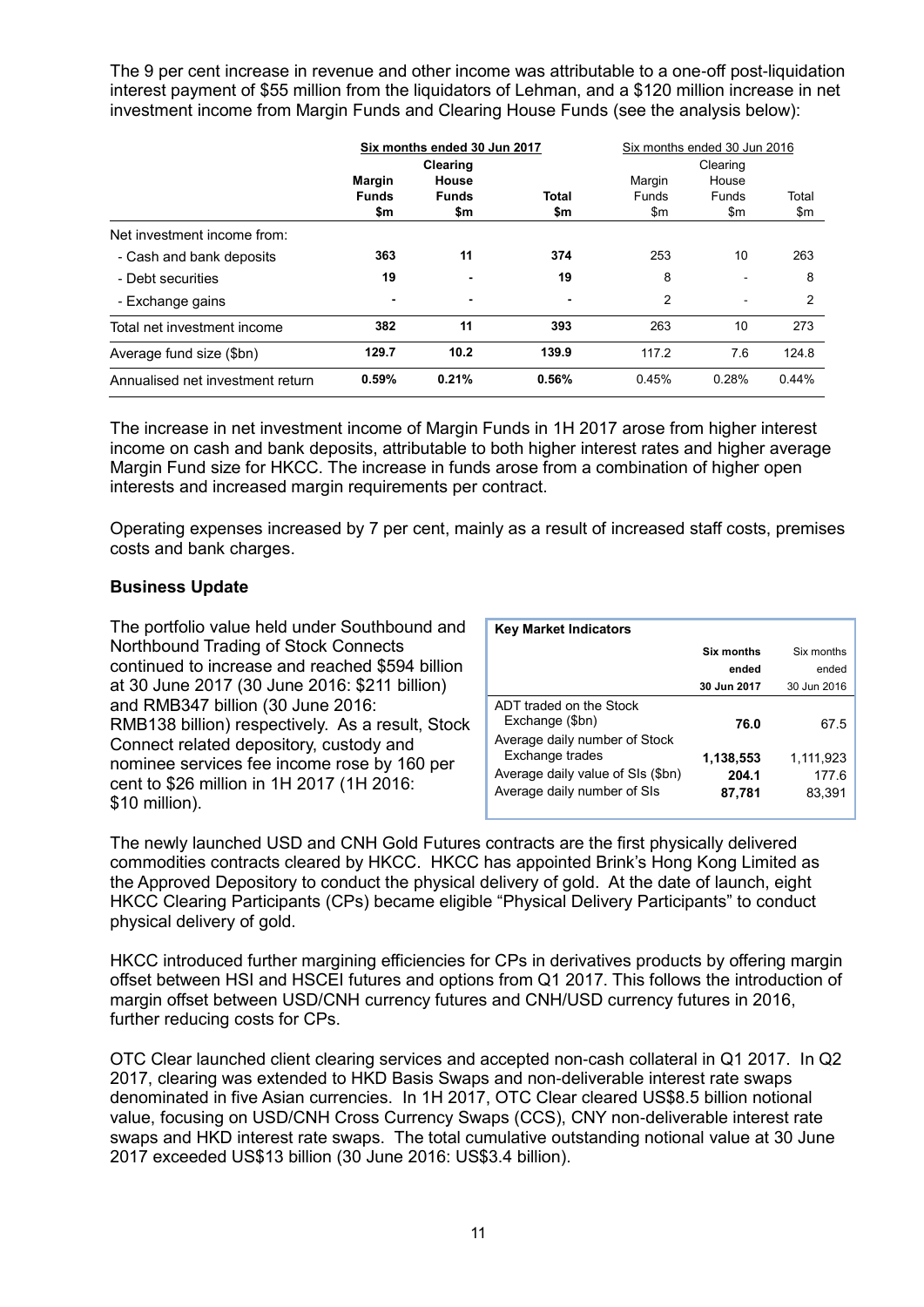In Q2 2017, LME Clear delivered an upgrade to its clearing system, LMEmercury, which included the ability to provide clearing services for LMEprecious. LME Clear has also invested in its systems in order to deliver a MiFID II compliant clearing model and to meet the requirements of the Bank of England's new reporting regime. MiFID II has extensive implications for the industry and work is ongoing to ensure that LME Clear is compliant with all MiFID II regulations by 3 January 2018.

### **Platform and Infrastructure Segment**

#### **Analysis of Results**

Network fees rose by 3 per cent as more Exchange Participants migrated from the obsolete Open Gateway to the HKEX Orion Central Gateway.

Hosting services fees increased by 15 per cent due to organic growth from subscription from new customers and increased usage of existing customers.

#### **Business Update**

During 1H 2017, all major trading, clearing, settlement, and market data dissemination systems for the Cash, Derivatives and Commodities Markets continued to perform



reliably. On 27 March 2017 and 18 April 2017, the LME experienced software incidents, the second of which temporarily delayed the clearing processes for a number of trades. These matters have been fully resolved.

Implementation of the Orion Trading Platform – Securities Market platform, which replaces the current Third Generation Automatic Order Matching and Execution System (AMS/3.8), remains on track. A market communication programme commenced in Q1 2017 with the publication of an Information Paper and briefing sessions for EPs. Functional and technical user acceptance tests are in progress and are targeted to finish in Q3 2017. The new system is planned to be introduced in Q4 2017, and will allow HKEX to support new functionalities and increased trading capacity for the next decade.

China Connect Central Gateway was successfully introduced on 17 July 2017 to facilitate Northbound Trading for China Connect Exchange Participants (CCEPs). The new gateway benefits CCEPs by reducing their infrastructure costs and also aligning trading processes with standard protocols.

At the end of June 2017, 104 EPs were using HKEX's Hosting Services. These EPs generated, in aggregate, approximately 50 per cent of the Cash Market turnover and 57 per cent of the trading volume of the Derivatives Market.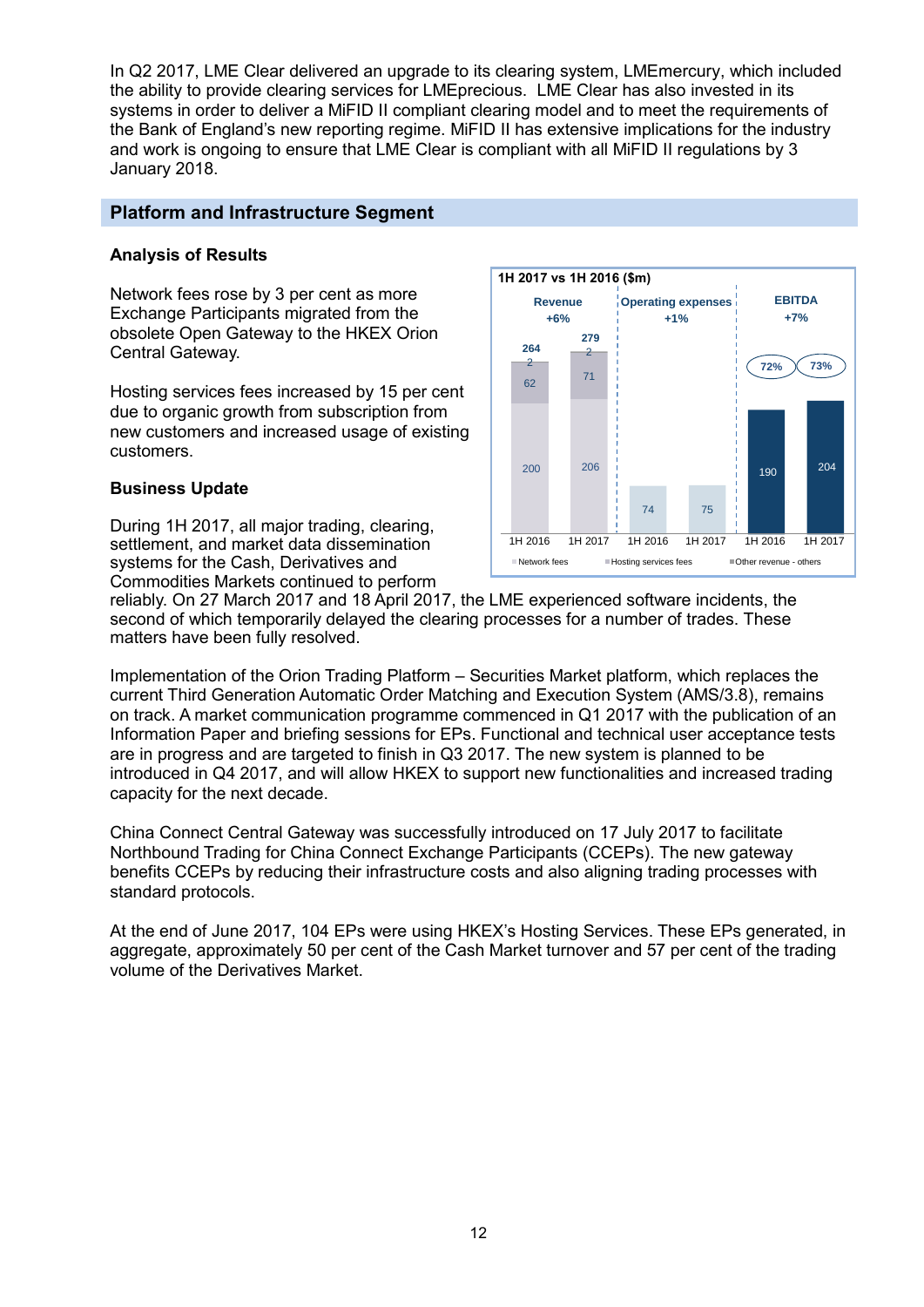#### **Corporate Items**

"Corporate Items" is not a business segment but comprises central income (including net investment income of Corporate Funds), the cost of central support functions that provide services to all operating segments and other costs not directly related to any operating segments.

1H 2017 operating expenses decreased by 2 per cent over 1H 2016 mainly due to cost savings in certain support functions.

| 1H 2017 vs 1H 2016        |             |             |
|---------------------------|-------------|-------------|
|                           | Six months  | Six months  |
|                           | ended       | ended       |
|                           | 30 Jun 2017 | 30 Jun 2016 |
|                           | \$m         | \$m         |
| Revenue and other income  |             |             |
| Net investment income     | 428         | 82          |
| Others                    | 3           | 11          |
| Total                     | 431         | 93          |
| <b>Operating expenses</b> | 464         |             |

Net investment income of Corporate Funds increased by \$346 million compared to 1H 2016 principally due to fair value gains on collective investment schemes (see Financial Review section for further details), of which \$226 million came from funds invested in equities portfolios and \$101 million came from funds invested in fixed income and multi-asset class portfolios. As the valuations of investments reflect movements in market prices, fair value gains or losses may fluctuate or reverse until the investments are sold or mature.

The increase in average fund size of 18 per cent arose from retention of cash generated by the Group over the past 12 months.

The analysis of net investment income of Corporate Funds is as follows:

|                                              | <b>Six months</b><br>ended<br>30 Jun 2017<br>\$m | Six months<br>ended<br>30 Jun 2016<br>\$m |
|----------------------------------------------|--------------------------------------------------|-------------------------------------------|
| Net investment income from:                  |                                                  |                                           |
| - Collective investment schemes <sup>1</sup> | 327                                              |                                           |
| - Cash and bank deposits                     | 69                                               | 41                                        |
| - Equity securities                          |                                                  | (16)                                      |
| - Debt securities                            |                                                  | 80                                        |
| - Exchange gains/(losses)                    | 32                                               | (23)                                      |
| Total net investment income                  | 428                                              | 82                                        |
| Average fund size (\$bn)                     | 19.9                                             | 16.8                                      |
| Annualised net investment return             | 4.31%                                            | 0.97%                                     |

1 See Financial Review section for further details

#### **Expenses, Other Costs and Taxation**

#### **Operating Expenses**

|                                          | Six months<br>ended<br>30 Jun 2017<br>\$m | Six months<br>ended<br>30 Jun 2016<br>\$m | Change |
|------------------------------------------|-------------------------------------------|-------------------------------------------|--------|
| Staff costs and related expenses         | 1,073                                     | 1,016                                     | 6%     |
| IT and computer maintenance expenses     | 210                                       | 251                                       | (16%)  |
| Premises expenses                        | 176                                       | 162                                       | 9%     |
| Product marketing and promotion expenses | 20                                        | 21                                        | (5%)   |
| Legal and professional fees              | 18                                        | 46                                        | (61%)  |
| Other operating expenses                 | 214                                       | 192                                       | 11%    |
| Total                                    | 1,711                                     | 1,688                                     | 1%     |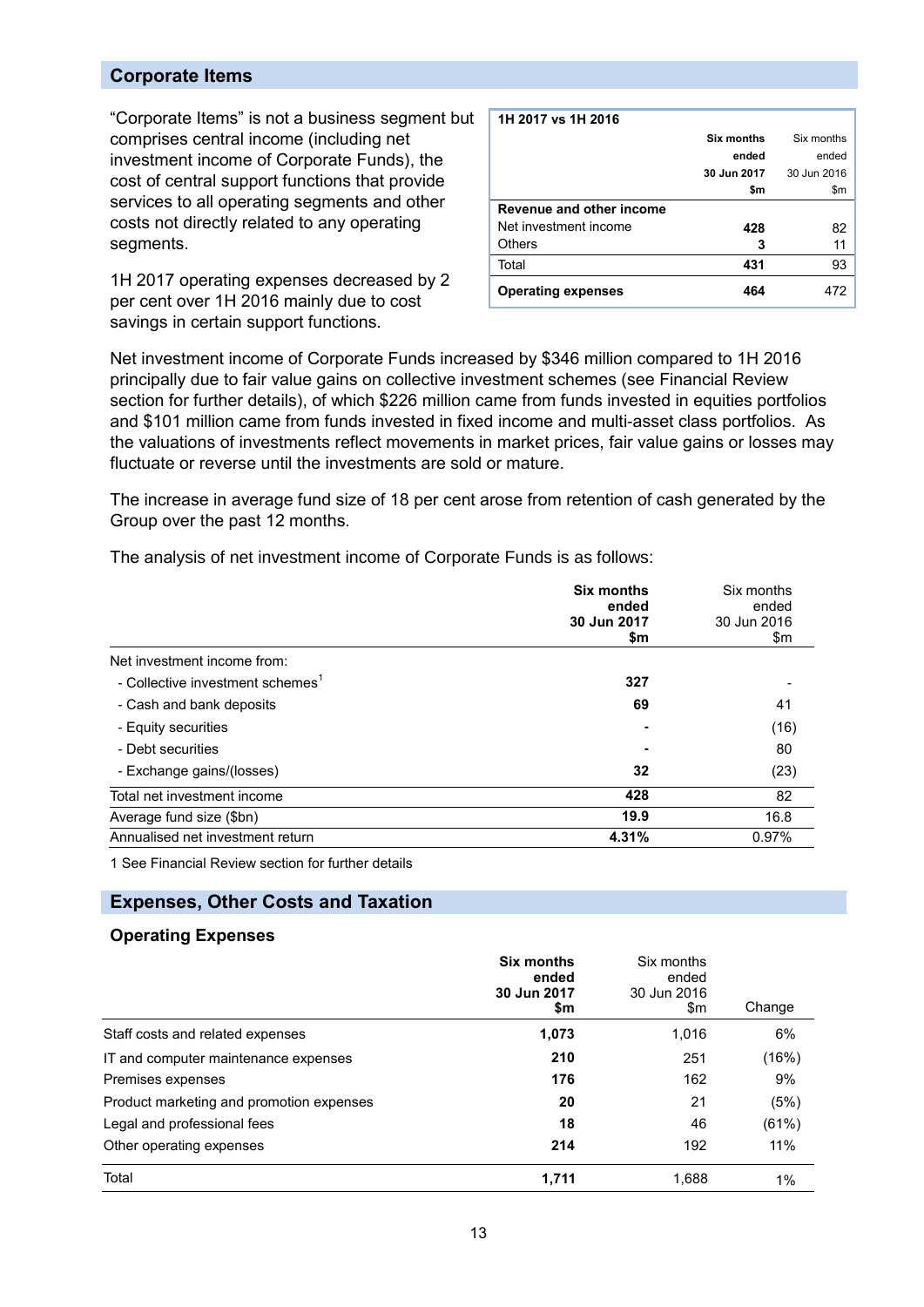Staff costs and related expenses increased by \$57 million or 6 per cent mainly due to annual payroll adjustments and increased headcount for strategic initiatives.

IT and computer maintenance expenses dropped by \$41 million or 16 per cent, attributable to lower IT costs of the LME Group as a result of cost savings from renewal of IT maintenance contracts and depreciation of GBP.

Premises expenses increased by \$14 million or 9 per cent due to the new offices taken up in Hong Kong and the Mainland.

Legal and professional fees decreased by \$28 million or 61 per cent, attributable to a one-off insurance recovery of \$23 million relating to the warehouse litigation in the United States.

Other operating expenses increased by \$22 million or 11 per cent due to higher travelling expenses for strategic initiatives (in particular the development of the commodities trading platform in the Mainland), and higher bank charges for the clearing houses.

#### **Depreciation and Amortisation**

|                               | <b>Six months</b><br>ended<br>30 Jun 2017<br>\$m | Six months<br>ended<br>30 Jun 2016<br>\$m | Change |
|-------------------------------|--------------------------------------------------|-------------------------------------------|--------|
| Depreciation and amortisation | 362                                              | 382                                       | (5%)   |

Depreciation and amortisation dropped by \$20 million or 5 per cent as certain assets became fully amortised.

#### **Finance Costs**

|               | <b>Six months</b><br>ended<br>30 Jun 2017<br>\$m | Six months<br>ended<br>30 Jun 2016<br>\$m | Change |
|---------------|--------------------------------------------------|-------------------------------------------|--------|
| Finance costs | 65                                               | 43                                        | 51%    |

The increase in finance costs was due to higher interest rates and higher exchange losses resulting from the stronger USD during 1H 2017.

#### **Taxation**

|          | <b>Six months</b><br>ended<br>30 Jun 2017<br>\$m | Six months<br>ended<br>30 Jun 2016<br>\$m | Change |
|----------|--------------------------------------------------|-------------------------------------------|--------|
| Taxation | 582                                              | 540                                       | 8%     |

Taxation increased due to higher profit before taxation, but was partly offset by higher nontaxable investment income in 1H 2017.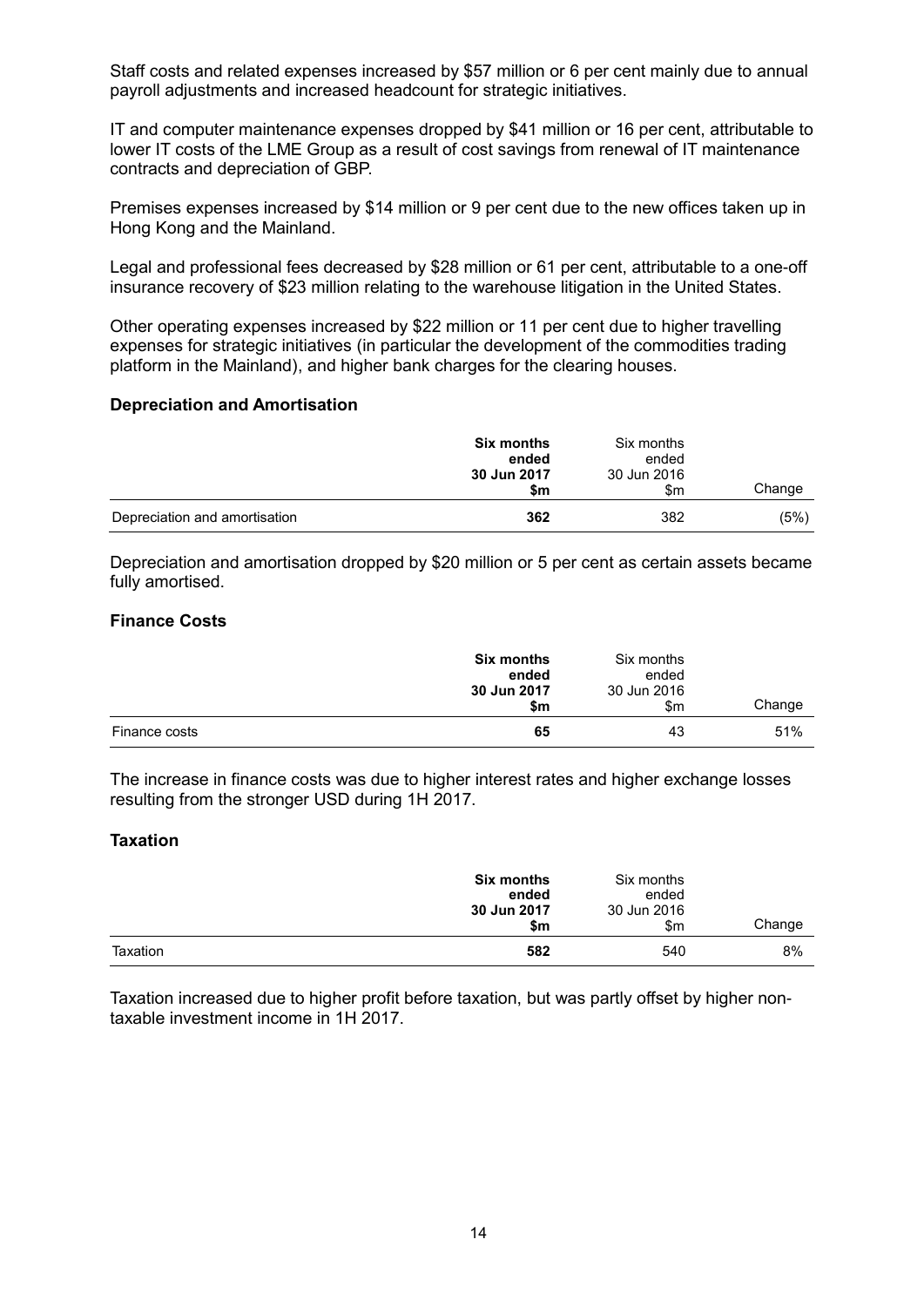## **FINANCIAL REVIEW**

#### **Financial Assets and Financial Liabilities by Funds**

|                                                                | At<br>30 Jun 2017<br>\$m | At<br>31 Dec 2016<br>\$m | Change |
|----------------------------------------------------------------|--------------------------|--------------------------|--------|
| <b>Financial assets</b>                                        |                          |                          |        |
| Cash and cash equivalents                                      | 117,761                  | 115.723                  | 2%     |
| Financial assets measured at fair value through profit or loss | 54,604                   | 70.066                   | (22%)  |
| Financial assets measured at amortised cost                    | 30,035                   | 29.167                   | 3%     |
| Total                                                          | 202,400                  | 214,956                  | (6%)   |

The Group's financial assets comprised financial assets of Corporate Funds, Margin Funds, Clearing House Funds, base metals derivatives contracts, and cash prepayments for A shares traded under Stock Connects, as follows:

|                                                             | At<br>30 Jun 2017 | At<br>31 Dec 2016 |        |
|-------------------------------------------------------------|-------------------|-------------------|--------|
|                                                             | \$m               | \$m               | Change |
| <b>Financial assets</b>                                     |                   |                   |        |
| Corporate Funds <sup>1</sup>                                | 20,801            | 17.670            | 18%    |
| Margin Funds <sup>2</sup>                                   | 124,978           | 125,803           | (1%)   |
| <b>Clearing House Funds</b>                                 | 10,886            | 9,602             | 13%    |
| Base metals derivatives contracts cleared through LME Clear | 45,210            | 61,618            | (27%)  |
| Cash prepayments for A shares                               | 525               | 263               | 100%   |
| Total                                                       | 202,400           | 214,956           | (6%)   |

1 The amounts at 31 December 2016 exclude a prepayment of \$600 million for collective investment schemes but include \$300 million of investments purchased for collective investment schemes not yet settled.

2 Excludes Settlement Reserve Fund and Settlement Guarantee Fund paid to ChinaClear and margin receivable from CPs of \$1,221 million (31 December 2016: \$1,043 million), which are included in accounts receivable, prepayments and other deposits

|                                                                                             | At<br>30 Jun 2017<br>\$m | At<br>31 Dec 2016<br>\$m | Change |
|---------------------------------------------------------------------------------------------|--------------------------|--------------------------|--------|
| <b>Financial liabilities</b>                                                                |                          |                          |        |
| Base metals derivatives contracts cleared through LME Clear                                 | 45,210                   | 61.618                   | (27%)  |
| Other financial liabilities at fair value through profit or loss                            | $\blacksquare$           | 9                        | (100%) |
| Margin deposits, Mainland security and settlement deposits,<br>and cash collateral from CPs | 126,199                  | 126.846                  | (1%)   |
| CPs' contributions to Clearing House Funds                                                  | 9,872                    | 8.656                    | 14%    |
| Total                                                                                       | 181.281                  | 197.129                  | (8%)   |

The increase in financial assets and financial liabilities of Clearing House Funds at 30 June 2017 compared to 31 December 2016 was mainly attributable to higher contributions required from CPs in response to changes in risk exposures.

After adjusting for prepayments and unsettled investments in collective investment schemes (footnote 1 above), Corporate Funds increased by \$2,831 million during 1H 2017 due to the retention of cash generated by the business over the past 6 months partly offset by the cash element of the 2016 final dividend payment.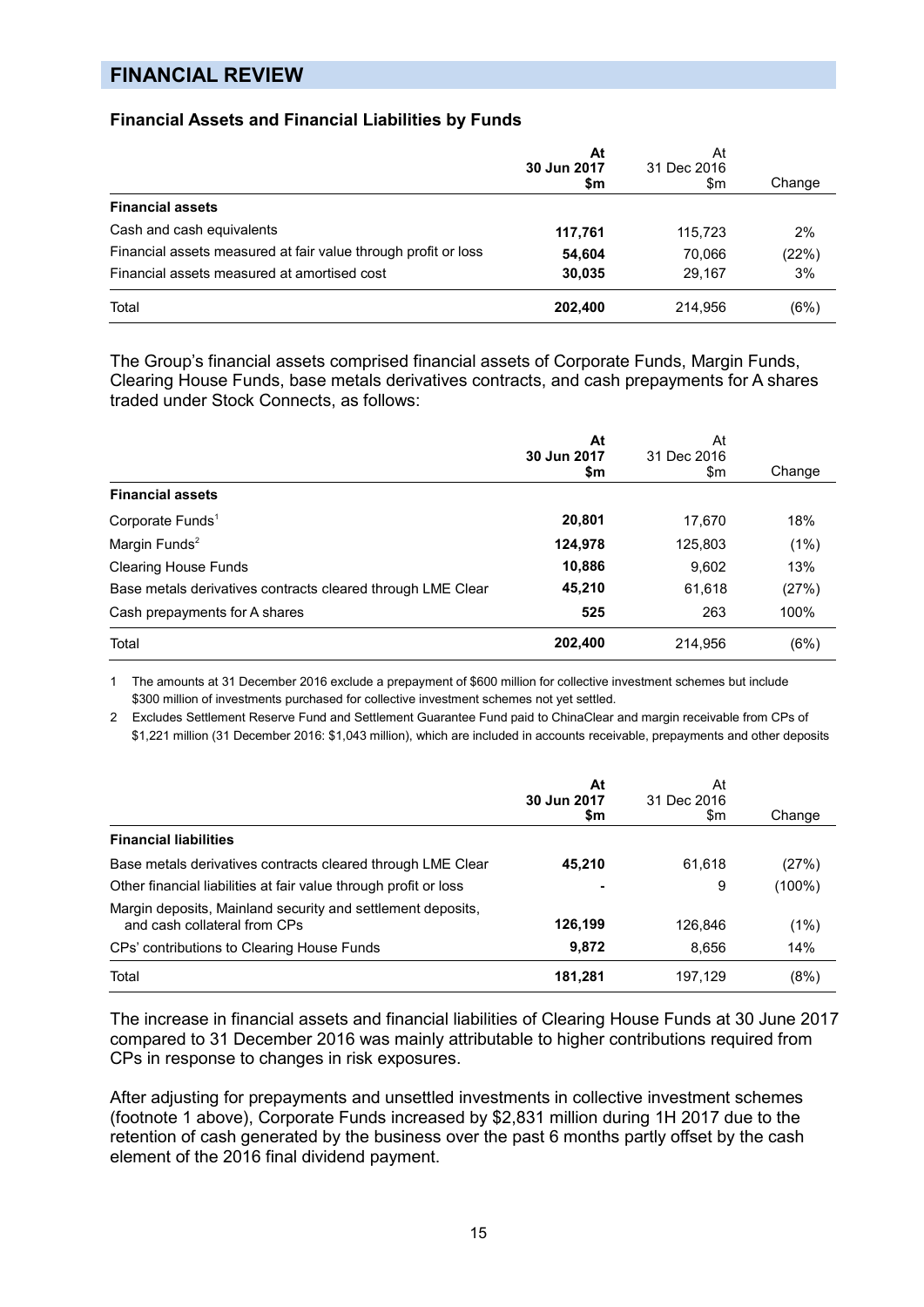A portion of the Corporate Funds is invested in a portfolio of 15 (31 December 2016: 11) collective investment schemes which is designed to enhance returns and mitigate portfolio volatility and asset class concentration risk.

At 30 June 2017, the fair value of the Group's collective investment schemes by strategy employed was as follows:

|                                                    | At<br>30 Jun 2017<br>\$m | At<br>31 Dec 2016<br>\$m | Change |
|----------------------------------------------------|--------------------------|--------------------------|--------|
| Low Volatility Equities                            | 2,024                    | 1,798                    | 13%    |
| Credit                                             | 627                      | 602                      | 4%     |
| Absolute Return                                    | 1,205                    | 904                      | 33%    |
| Multi-Asset Fixed Income                           | 1,241                    | 601                      | 106%   |
| US Government Bonds and Mortgage-backed Securities | 1,242                    | 1.206                    | 3%     |
| Total                                              | 6,339                    | 5,111                    | 24%    |

The increase in investment in collective investment schemes was due to additional investment in 2017 and the fair value gain generated by the schemes during 1H 2017.

#### **Working Capital, Financial Resources and Gearing**

Working capital rose by \$2,258 million or 13 per cent to \$19,380 million at 30 June 2017 (31 December 2016: \$17,122 million). The increase was primarily due to the profit of \$3,493 million generated during 1H 2017, partly offset by the 2016 final dividend, net of scrip dividend, of \$1,144 million in June 2017.

At 30 June 2017, the Group had the following outstanding borrowings:

|                                                                     | At 30 Jun 2017           |                     |                          | At 31 Dec 2016      |
|---------------------------------------------------------------------|--------------------------|---------------------|--------------------------|---------------------|
|                                                                     | Carrying<br>value<br>\$m | <b>Maturity</b>     | Carrying<br>value<br>\$m | Maturity            |
| USD floating rate bank<br>borrowings<br>2 USD fixed rate notes with | 1.597                    | Jul 2020 & Jul 2021 | 1.586                    | Jul 2020 & Jul 2021 |
| average coupon of 2.8 per cent<br>Written put options to non-       | 1.530                    | Dec 2018 & Jan 2019 | 1.519                    | Dec 2018 & Jan 2019 |
| controlling interests                                               | 323                      | N/A                 | 317                      | N/A                 |
|                                                                     | 3,450                    |                     | 3,422                    |                     |

At 30 June 2017, the Group had a gross gearing ratio (ie, gross debt divided by adjusted capital) of 10 per cent (31 December 2016: 11 per cent), and a net gearing ratio (ie, net debt divided by adjusted capital) of zero per cent (31 December 2016: zero per cent). For this purpose, gross debt is defined as total borrowings and net debt is defined as total borrowings less cash and cash equivalents of Corporate Funds (and will be zero when the amount of cash and cash equivalents of Corporate Funds is greater than total borrowings), and adjusted capital as all components of equity attributable to shareholders other than designated reserves.

Apart from the borrowings used to fund the acquisition of the LME Group, banking facilities have been put in place for contingency purposes. At 30 June 2017, the Group's total available banking facilities for its daily operations amounted to \$18,960 million (31 December 2016: \$18,947 million), which included \$11,951 million (31 December 2016: \$11,938 million) of committed banking facilities and \$7,000 million (31 December 2016: \$7,000 million) of repurchase facilities.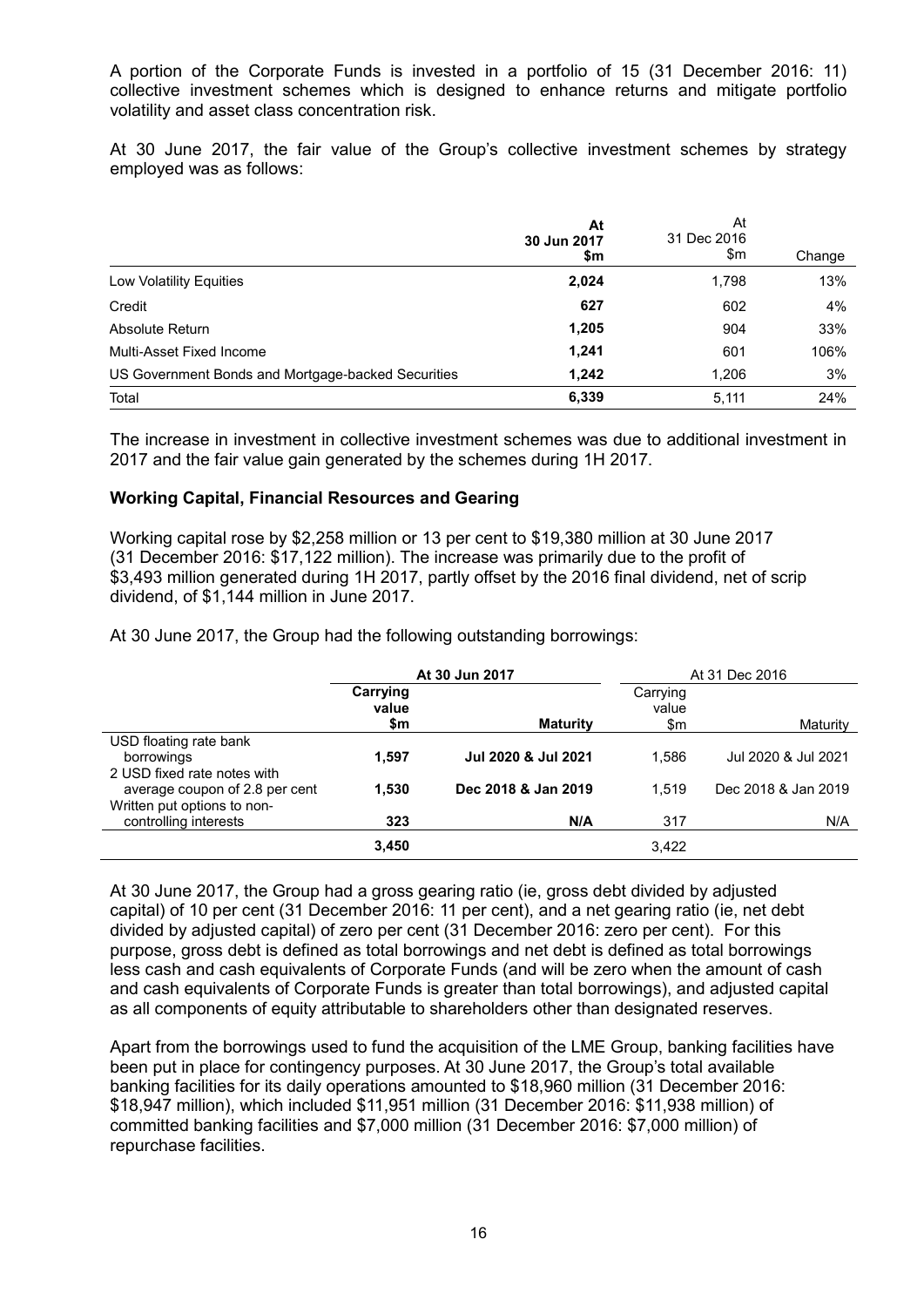The Group has also put in place foreign exchange facilities for its daily clearing operations and for the RMB Trading Support Facility to support the trading of RMB stocks listed on the Stock Exchange. At 30 June 2017, the total amount of the facilities was RMB21,500 million (31 December 2016: RMB21,500 million).

In addition, the Group has arranged contingency banking facilities amounting to RMB13,000 million (31 December 2016: RMB13,000 million) for settling payment obligations to ChinaClear should there be events that disrupt normal settlement arrangements for Stock Connects, eg, natural disasters or extreme weather conditions in Hong Kong.

At 30 June 2017, 83 per cent (31 December 2016: 85 per cent) of the Group's cash and cash equivalents were denominated in HKD or USD.

#### **Capital Expenditure and Commitments**

During 1H 2017, the Group incurred capital expenditure of \$306 million (1H 2016: \$266 million) related to the establishment of a commodities trading platform in Mainland China, the renovation of new offices, and the development and upgrade of various trading and clearing systems including enhancement of Stock Connect technology infrastructure.

The Group's capital expenditure commitments at 30 June 2017, including those authorised by the Board but not yet contracted for, amounted to \$821 million (31 December 2016: \$981 million) and were mainly related to the development and enhancement of IT systems including cash and commodities trading and clearing systems, and trading and clearing systems to facilitate mutual stock market access between Mainland China and Hong Kong.

#### **Significant Investments Held, Material Acquisitions and Disposals of Subsidiaries, and Future Plans for Material Investments or Capital Assets**

On 22 March 2017, the Group entered into an agreement to sell a 9.99 per cent stake in Qianhai Mercantile Exchange Company Limited (QME) (formerly known as Gangrong Trading Services (Shenzhen) Limited) to Shenzhen Qianhai Financial Holdings Company Limited (QFH) at a consideration of RMB25 million. After the transfer, the Group's interest in QME dropped to 90.01 per cent. On 26 May 2017 and 1 June 2017, RMB135 million and RMB15 million were further injected by the Group and QFH respectively to QME as its registered capital.

Bond Connect Company Limited (BCCL), a joint venture established by China Foreign Exchange Trade System (CFETS) and HKEX, was incorporated on 6 June 2017. The HKEX Board has approved the injection of up to \$20 million, for a 40 per cent share in BCCL.

Save for those disclosed in this announcement, there were no other significant investments held, nor were there any material acquisitions or disposals of subsidiaries during the period under review. Apart from those disclosed in this announcement, there was no plan authorised by the Board for other material investments or additions of capital assets at the date of this announcement.

#### **Pledge of Assets**

LME Clear receives securities, gold bullion and warrants as collateral for margin posted by its CPs. The total fair value of this collateral was US\$1,280 million (HK\$9,992 million) at 30 June 2017 (31 December 2016: US\$1,781 million (HK\$13,808 million)). LME Clear is obliged to return this non-cash collateral upon request when the CPs' collateral obligations have been substituted with cash collateral or otherwise discharged.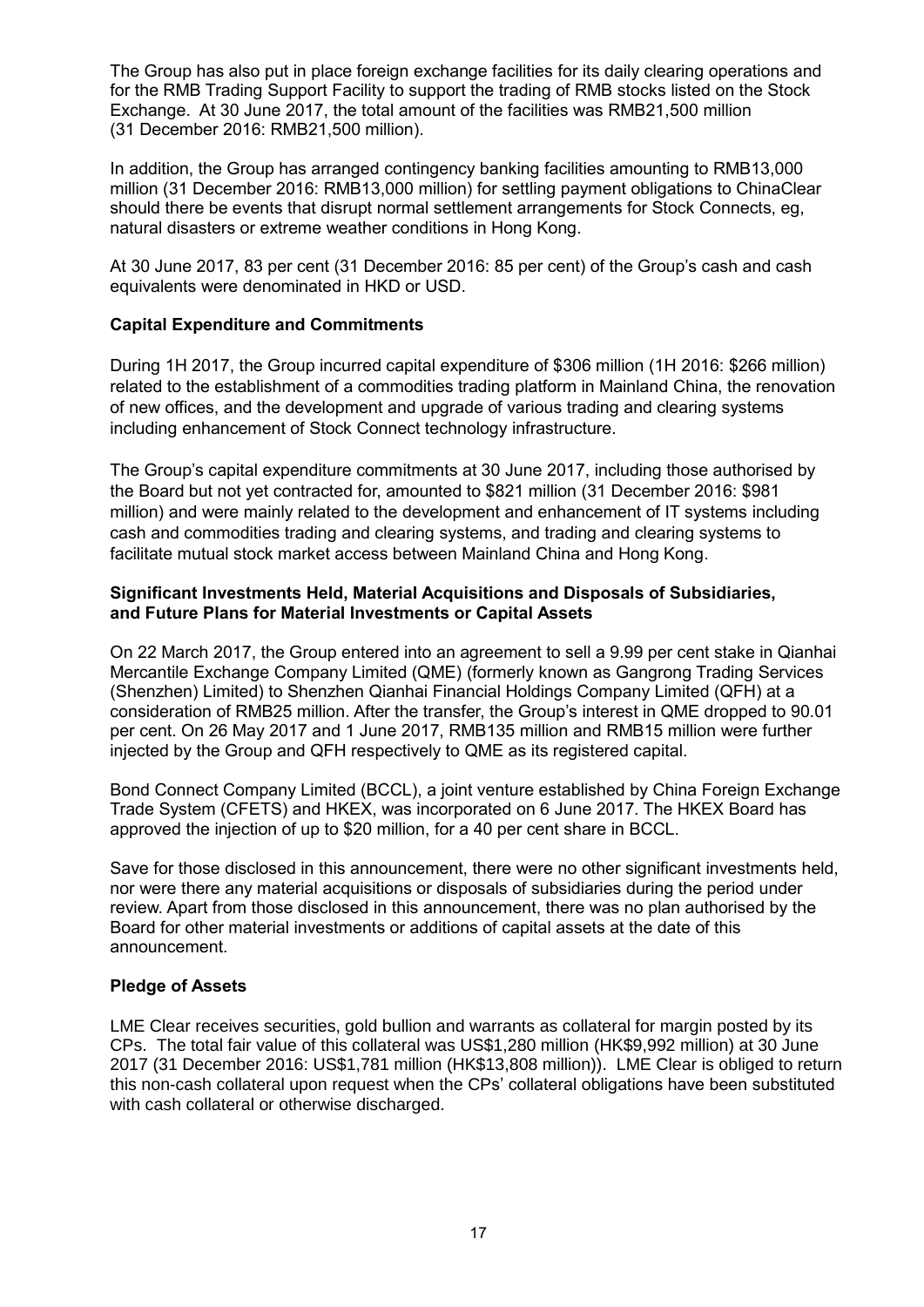LME Clear also holds securities as collateral in respect of its investments in overnight triparty reverse repurchase agreements under which it is obliged to return equivalent securities to the counterparties at maturity of the reverse repurchase agreements. The fair value of this collateral was US\$8,306 million (HK\$64,840 million) at 30 June 2017 (31 December 2016: US\$9,418 million (HK\$73,022 million)).

The above non-cash collateral, which LME Clear is permitted to sell or repledge in the absence of default by the counterparties, was not recorded on the condensed consolidated statement of financial position of the Group at 30 June 2017. Such non-cash collateral, together with certain financial assets amounting to US\$471 million (HK\$3,680 million) at 30 June 2017 (31 December 2016: US\$430 million (HK\$3,334 million)), have been repledged to LME Clear's investment agent and custodian banks under first floating charge and security arrangements for the settlement and depository services they provide in respect of the collateral and investments held. The floating charge could convert to a fixed charge in the event of contract termination, or default or insolvency of LME Clear.

#### **Exposure to Fluctuations in Exchange Rates and Related Hedges**

The functional currency of the Hong Kong entities is HKD and the functional currency of the LME entities is USD. Foreign currency risks arise mainly from the Group's investment and bank deposits in currencies other than HKD and USD and its GBP expenditure for the LME entities.

Forward foreign exchange contracts and foreign currency bank deposits may be used to hedge the currency exposure of the Group's non-HKD and non-USD assets and liabilities to mitigate risks arising from fluctuations in exchange rates.

Foreign currency margin deposits received by the Group in Hong Kong are mainly hedged by investments in the same currencies, and unhedged investments in USD may not exceed 20 per cent of the Margin Funds. For LME Clear, investments of Margin Funds and Default Fund will generally take place in the currency in which cash was received.

The aggregate net open foreign currency positions at 30 June 2017 amounted to HK\$3,336 million, of which HK\$209 million were non-USD exposures (31 December 2016: HK\$2,425 million, of which HK\$276 million were non-USD exposures). At 30 June 2017, there were no outstanding forward foreign exchange contracts (31 December 2016: the maximum gross nominal value of outstanding forward foreign exchange contracts was HK\$1,529 million).

### **Contingent Liabilities**

At 30 June 2017, the Group's material contingent liabilities were as follows:

- (a) The Group had a contingent liability in respect of potential calls to be made by the SFC to replenish all or part of compensation less recoveries paid by the Unified Exchange Compensation Fund established under the Securities Ordinance up to an amount not exceeding \$71 million (31 December 2016: \$71 million). Up to 30 June 2017, no calls had been made by the SFC in this connection.
- (b) The Group had undertaken to indemnify the Collector of Stamp Revenue against any underpayment of stamp duty by its Participants of up to \$200,000 for each Participant. In the unlikely event that all of its 589 trading Participants covered by the indemnity at 30 June 2017 (31 December 2016: 556) defaulted, the maximum contingent liability of the Group under the indemnity would amount to \$118 million (31 December 2016: \$111 million).
- (c) HKEX had given an undertaking in favour of HKSCC to contribute up to \$50 million in the event of HKSCC being wound up while it is a wholly-owned subsidiary of HKEX or within one year after HKSCC ceases to be a wholly-owned subsidiary of HKEX, for payment of the liabilities of HKSCC contracted before HKSCC ceases to be a whollyowned subsidiary of HKEX, and for the costs of winding up.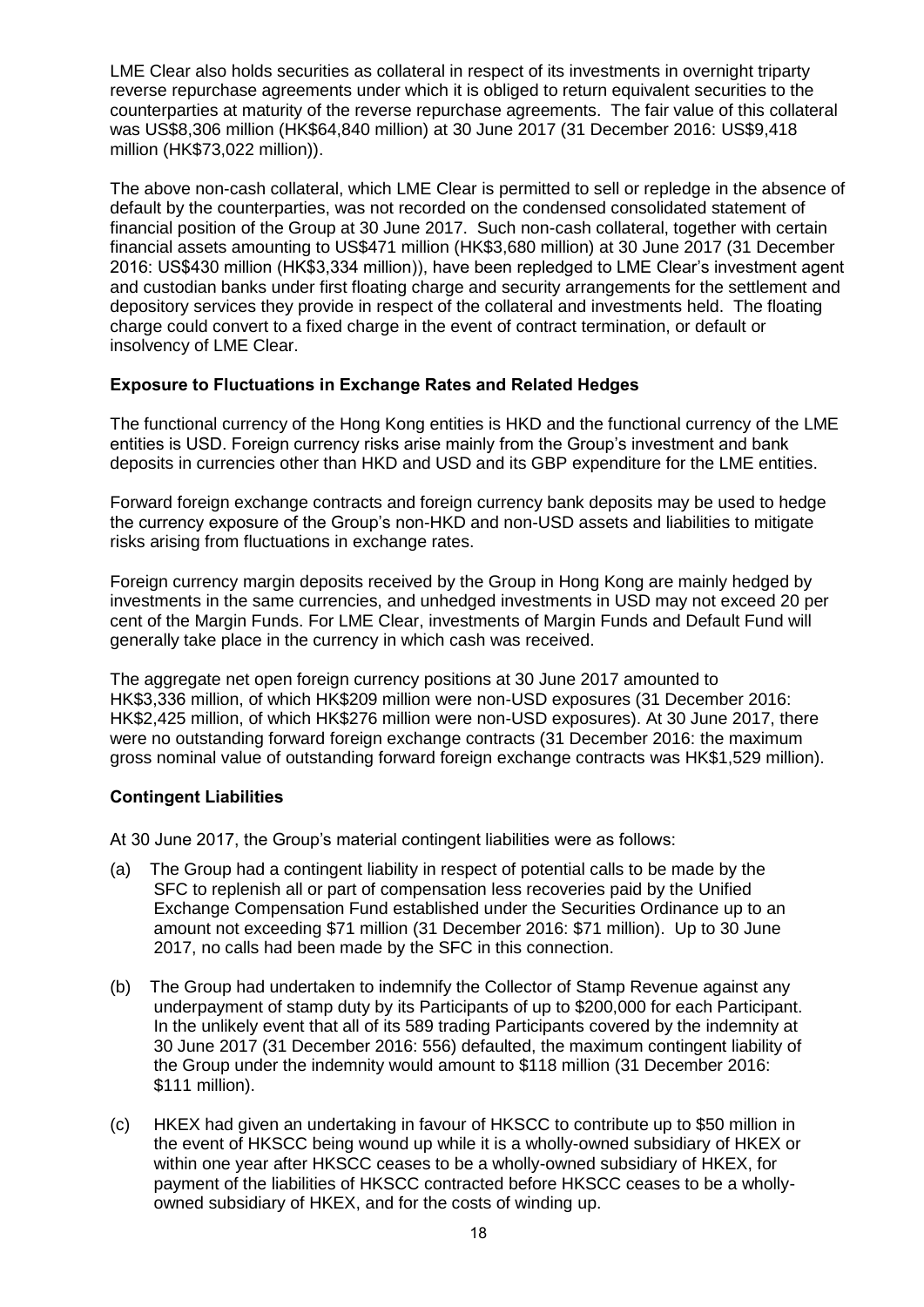# **CHANGES SINCE 31 DECEMBER 2016**

There were no other significant changes in the Group's financial position or from the information disclosed under Management Discussion and Analysis in the annual report for the year ended 31 December 2016.

# **REVIEW OF FINANCIAL STATEMENTS**

The Audit Committee has reviewed the Group's Unaudited Condensed Consolidated Financial Statements for the six months ended 30 June 2017 in conjunction with HKEX's external auditor. Based on this review and discussions with the management, the Audit Committee was satisfied that the Unaudited Condensed Consolidated Financial Statements were prepared in accordance with applicable accounting standards and fairly present the Group's financial position and results for the six months ended 30 June 2017.

# **COMPLIANCE WITH CORPORATE GOVERNANCE CODE**

Throughout the six months ended 30 June 2017, HKEX complied with all code provisions and, where appropriate, adopted the recommended best practices set out in the Corporate Governance Code, with the exceptions of Code Provisions A.4.1 (re-election of non-executive directors) and A.4.2 (retirement by rotation of directors).

The Government Appointed Directors, all being Non-executive Directors, are not subject to election or re-election by Shareholders as their appointments are governed by the SFO. HKEX's Chief Executive in his capacity as a Director is also not subject to retirement by rotation, as his term on the Board is coterminous with his employment with HKEX under HKEX's Articles of Association.

# **PURCHASE, SALE OR REDEMPTION OF HKEX'S LISTED SECURITIES**

During the six months ended 30 June 2017, neither the Company nor any of its subsidiaries purchased, sold or redeemed any HKEX shares, except that the trustee of the Share Award Scheme, pursuant to the terms of the rules and trust deed of the Share Award Scheme, purchased on the Stock Exchange a total of 54,900 HKEX shares at a total consideration of \$10 million.

# **SUSTAINABLE WORKPLACE**

During the six months ended 30 June 2017, the Group organised 30 in-house courses for employees to enhance their job knowledge, skills and well-being. Moreover, the Group sponsored a total of 71 employees to attend external training.

As at 30 June 2017, the Group had 1,784 employees, including 69 temporary staff and 30 interns. HKEX's remuneration policy has remained unchanged since the date of the 2016 Annual Report.

Details of HKEX's principles and practices related to governance and sustainability are set out in the Corporate Governance and Corporate Social Responsibility sections of the HKEX Group website.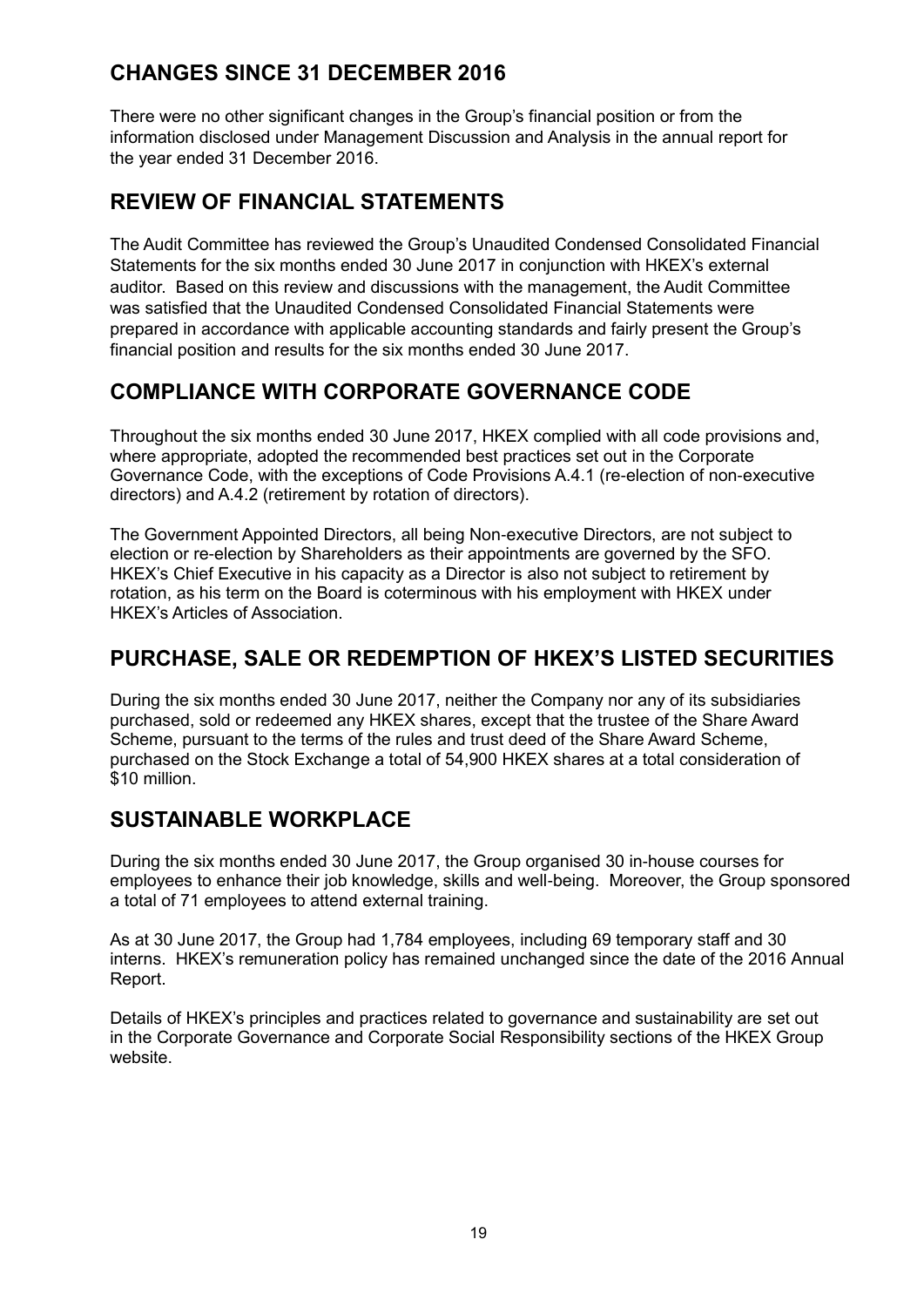# **CONDENSED CONSOLIDATED INCOME STATEMENT (UNAUDITED)**

|                                               | Note           | <b>Six months</b><br>ended<br>30 Jun 2017<br>\$m | Six months<br>ended<br>30 Jun 2016<br>$\mathsf{S}$ m |
|-----------------------------------------------|----------------|--------------------------------------------------|------------------------------------------------------|
| Trading fees and trading tariff               |                | 2,180                                            | 2,255                                                |
| Stock Exchange listing fees                   |                | 593                                              | 531                                                  |
| Clearing and settlement fees                  |                | 1,224                                            | 1,187                                                |
| Depository, custody and nominee services fees |                | 459                                              | 473                                                  |
| Market data fees                              |                | 419                                              | 404                                                  |
| Other revenue                                 |                | 504                                              | 406                                                  |
| <b>REVENUE</b>                                | $\overline{2}$ | 5,379                                            | 5,256                                                |
| Investment income                             |                | 1,021                                            | 410                                                  |
| Interest rebates to Participants              |                | (200)                                            | (55)                                                 |
| Net investment income                         | 3              | 821                                              | 355                                                  |
| Sundry income                                 |                | 3                                                | 19                                                   |
| <b>REVENUE AND OTHER INCOME</b>               |                | 6,203                                            | 5,630                                                |
| <b>OPERATING EXPENSES</b>                     |                |                                                  |                                                      |
| Staff costs and related expenses              |                | (1,073)                                          | (1,016)                                              |
| IT and computer maintenance expenses          |                | (210)                                            | (251)                                                |
| Premises expenses                             |                | (176)                                            | (162)                                                |
| Product marketing and promotion expenses      |                | (20)                                             | (21)                                                 |
| Legal and professional fees                   |                | (18)                                             | (46)                                                 |
| Other operating expenses                      |                | (214)                                            | (192)                                                |
|                                               |                | (1,711)                                          | (1,688)                                              |
| <b>EBITDA</b>                                 |                | 4,492                                            | 3,942                                                |
| Depreciation and amortisation                 |                | (362)                                            | (382)                                                |
| <b>OPERATING PROFIT</b>                       |                | 4,130                                            | 3,560                                                |
| Finance costs                                 | 4              | (65)                                             | (43)                                                 |
| Share of loss of a joint venture              |                | (5)                                              | (5)                                                  |
| PROFIT BEFORE TAXATION                        | $\overline{2}$ | 4,060                                            | 3,512                                                |
| <b>TAXATION</b>                               | $\mathbf 5$    | (582)                                            | (540)                                                |
| PROFIT FOR THE PERIOD                         |                | 3,478                                            | 2,972                                                |
| PROFIT/(LOSS) ATTRIBUTABLE TO:                |                |                                                  |                                                      |
| - Shareholders of HKEX                        |                | 3,493                                            | 2,985                                                |
| - Non-controlling interests                   |                | (15)                                             | (13)                                                 |
| PROFIT FOR THE PERIOD                         |                | 3,478                                            | 2,972                                                |
| <b>Basic earnings per share</b>               | 6(a)           | \$2.86                                           | \$2.47                                               |
| Diluted earnings per share                    | 6(b)           | \$2.85                                           | \$2.47                                               |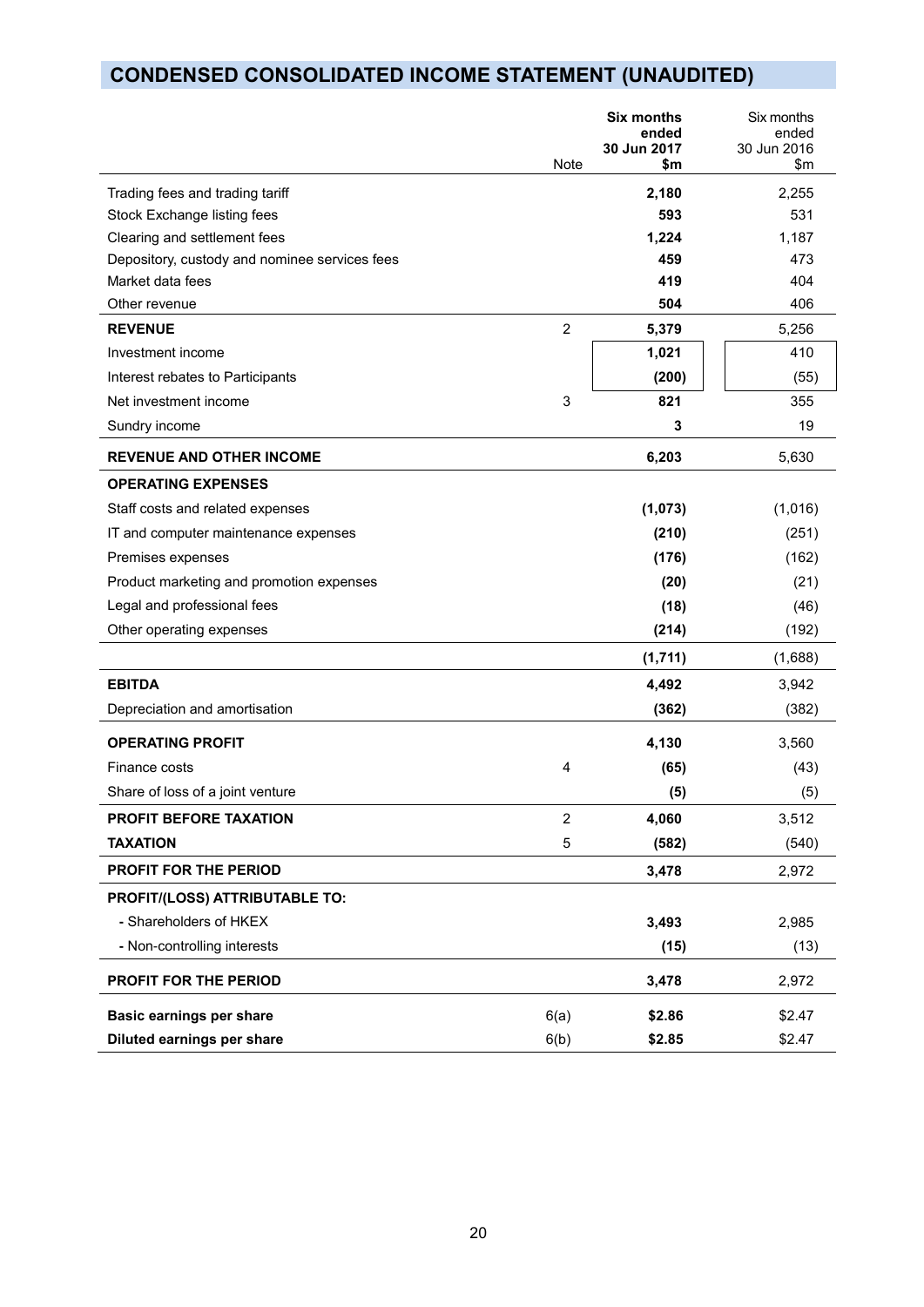# **CONDENSED CONSOLIDATED STATEMENT OF COMPREHENSIVE INCOME (UNAUDITED)**

|                                                                | Six months<br>ended<br>30 Jun 2017<br>\$m | Six months<br>ended<br>30 Jun 2016<br>\$m |
|----------------------------------------------------------------|-------------------------------------------|-------------------------------------------|
| <b>PROFIT FOR THE PERIOD</b>                                   | 3,478                                     | 2,972                                     |
| <b>OTHER COMPREHENSIVE INCOME</b>                              |                                           |                                           |
| Items that may be reclassified subsequently to profit or loss: |                                           |                                           |
| Currency translation differences of foreign subsidiaries       |                                           |                                           |
| recorded in exchange reserve                                   | 120                                       | 10                                        |
| <b>OTHER COMPREHENSIVE INCOME</b>                              | 120                                       | 10                                        |
| <b>TOTAL COMPREHENSIVE INCOME</b>                              | 3,598                                     | 2,982                                     |
| TOTAL COMPREHENSIVE INCOME ATTRIBUTABLE TO:                    |                                           |                                           |
| - Shareholders of HKEX                                         | 3,613                                     | 2,995                                     |
| - Non-controlling interests                                    | (15)                                      | (13)                                      |
| <b>TOTAL COMPREHENSIVE INCOME</b>                              | 3,598                                     | 2,982                                     |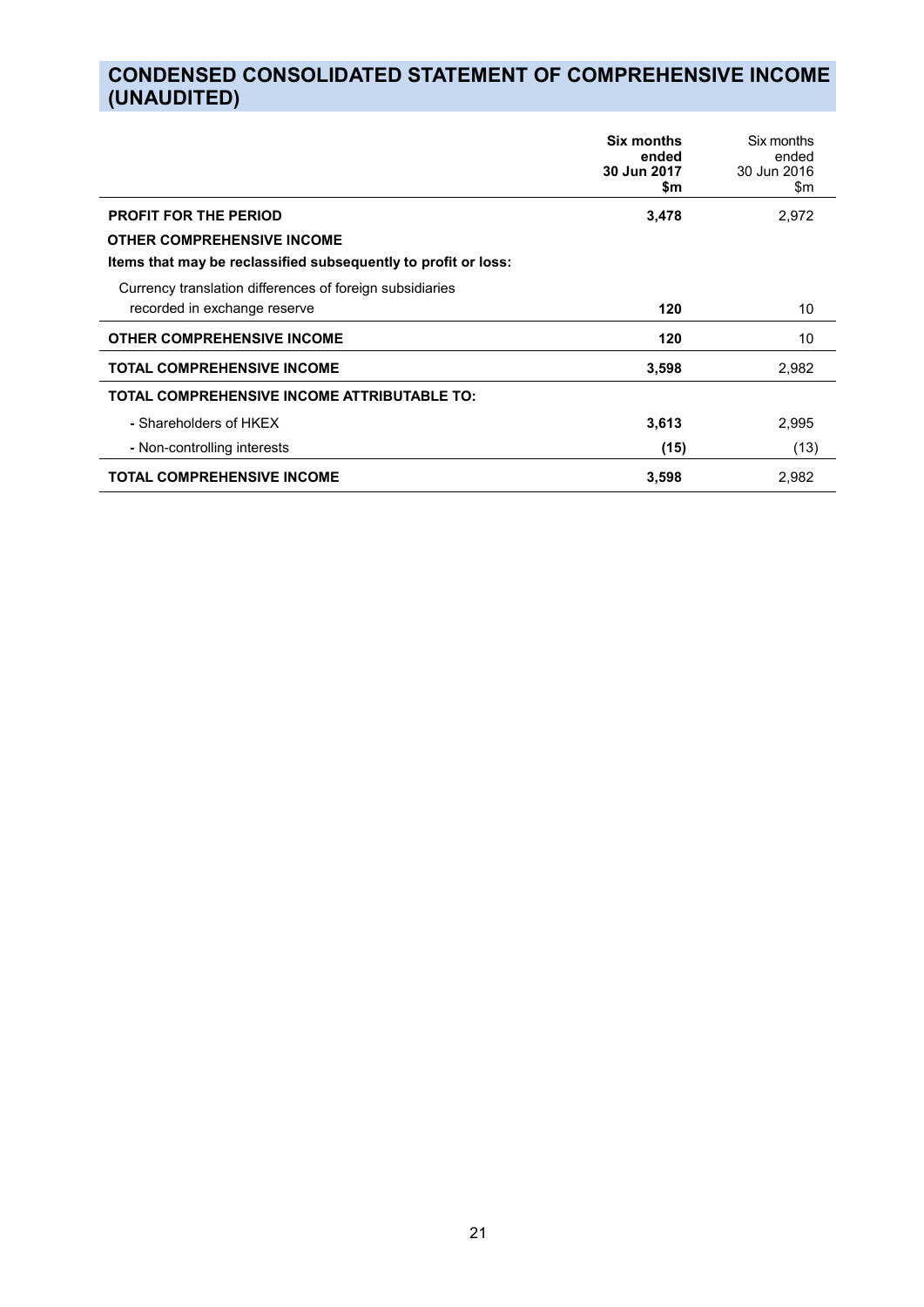# **CONDENSED CONSOLIDATED STATEMENT OF FINANCIAL POSITION (UNAUDITED)**

|                                                                                                |      | At 30 Jun 2017 |             | At 31 Dec 2016 |                              |                |         |
|------------------------------------------------------------------------------------------------|------|----------------|-------------|----------------|------------------------------|----------------|---------|
|                                                                                                |      | <b>Current</b> | Non-current | <b>Total</b>   | Current                      | Non-current    | Total   |
|                                                                                                | Note | \$m            | \$m         | \$m            | \$m                          | \$m            | \$m     |
| <b>ASSETS</b>                                                                                  |      |                |             |                |                              |                |         |
| Cash and cash equivalents                                                                      | 8    | 117,761        |             | 117,761        | 115,723                      |                | 115,723 |
| Financial assets measured at fair<br>value through profit or loss                              | 8    | 54,292         | 312         | 54,604         | 70,066                       |                | 70,066  |
| Financial assets measured at amortised cost                                                    | 8    | 29,961         | 74          | 30,035         | 29,093                       | 74             | 29,167  |
| Accounts receivable, prepayments and deposits                                                  | 8,9  | 12,456         | 21          | 12,477         | 12,928                       | 21             | 12,949  |
| Interest in joint ventures                                                                     |      |                | 54          | 54             |                              | 59             | 59      |
| Goodwill and other intangible assets                                                           |      |                | 17,940      | 17,940         | ٠                            | 17,812         | 17,812  |
| <b>Fixed assets</b>                                                                            |      |                | 1,438       | 1,438          |                              | 1,499          | 1,499   |
| Lease premium for land                                                                         |      |                | 21          | 21             |                              | 21             | 21      |
| Deferred tax assets                                                                            |      |                | 24          | 24             | ä,                           | 22             | 22      |
| <b>Total assets</b>                                                                            |      | 214,470        | 19,884      | 234,354        | 227,810                      | 19,508         | 247,318 |
| <b>LIABILITIES AND EQUITY</b>                                                                  |      |                |             |                |                              |                |         |
| <b>Liabilities</b>                                                                             |      |                |             |                |                              |                |         |
| Financial liabilities at fair value through<br>profit or loss                                  |      | 45,210         |             | 45,210         | 61,627                       |                | 61,627  |
| Margin deposits, Mainland security and<br>settlement deposits, and cash collateral<br>from CPs |      | 126,199        |             | 126,199        | 126,846                      |                | 126,846 |
| Accounts payable, accruals and<br>other liabilities                                            | 10   | 12,483         | 40          | 12,523         | 12,246                       | 30             | 12,276  |
| Deferred revenue                                                                               |      | 567            |             | 567            | 842                          | $\blacksquare$ | 842     |
| Taxation payable                                                                               |      | 621            |             | 621            | 356                          | $\blacksquare$ | 356     |
| Other financial liabilities                                                                    |      | 54             |             | 54             | 37                           |                | 37      |
| CP's contributions to Clearing House Funds                                                     |      | 9,872          | -           | 9,872          | 8,656                        | ÷,             | 8,656   |
| <b>Borrowings</b>                                                                              | 11   | -              | 3,450       | 3,450          | $\qquad \qquad \blacksquare$ | 3,422          | 3,422   |
| Provisions                                                                                     |      | 84             | 81          | 165            | 78                           | 81             | 159     |
| Deferred tax liabilities                                                                       |      |                | 705         | 705            | $\overline{\phantom{m}}$     | 713            | 713     |
| <b>Total liabilities</b>                                                                       |      | 195,090        | 4,276       | 199,366        | 210,688                      | 4,246          | 214,934 |
| <b>Equity</b>                                                                                  |      |                |             |                |                              |                |         |
| Share capital                                                                                  |      |                |             | 23,439         |                              |                | 22,085  |
| Shares held for Share Award Scheme                                                             |      |                |             | (595)          |                              |                | (599)   |
| Employee share-based compensation reserve                                                      |      |                |             | 308            |                              |                | 226     |
| Exchange reserve                                                                               |      |                |             | (140)          |                              |                | (260)   |
| Designated reserves                                                                            |      |                |             | 824            |                              |                | 773     |
| Reserve relating to written put options to<br>non-controlling interests                        |      |                |             | (293)          |                              |                | (293)   |
| Retained earnings                                                                              |      |                |             | 11,309         |                              |                | 10,334  |
| Equity attributable to shareholders of HKEX                                                    |      |                |             | 34,852         |                              |                | 32,266  |
| Non-controlling interests                                                                      |      |                |             | 136            |                              |                | 118     |
| <b>Total equity</b>                                                                            |      |                |             | 34,988         |                              |                | 32,384  |
| <b>Total liabilities and equity</b>                                                            |      |                |             | 234,354        |                              |                | 247,318 |
| <b>Net current assets</b>                                                                      |      |                |             | 19,380         |                              |                | 17,122  |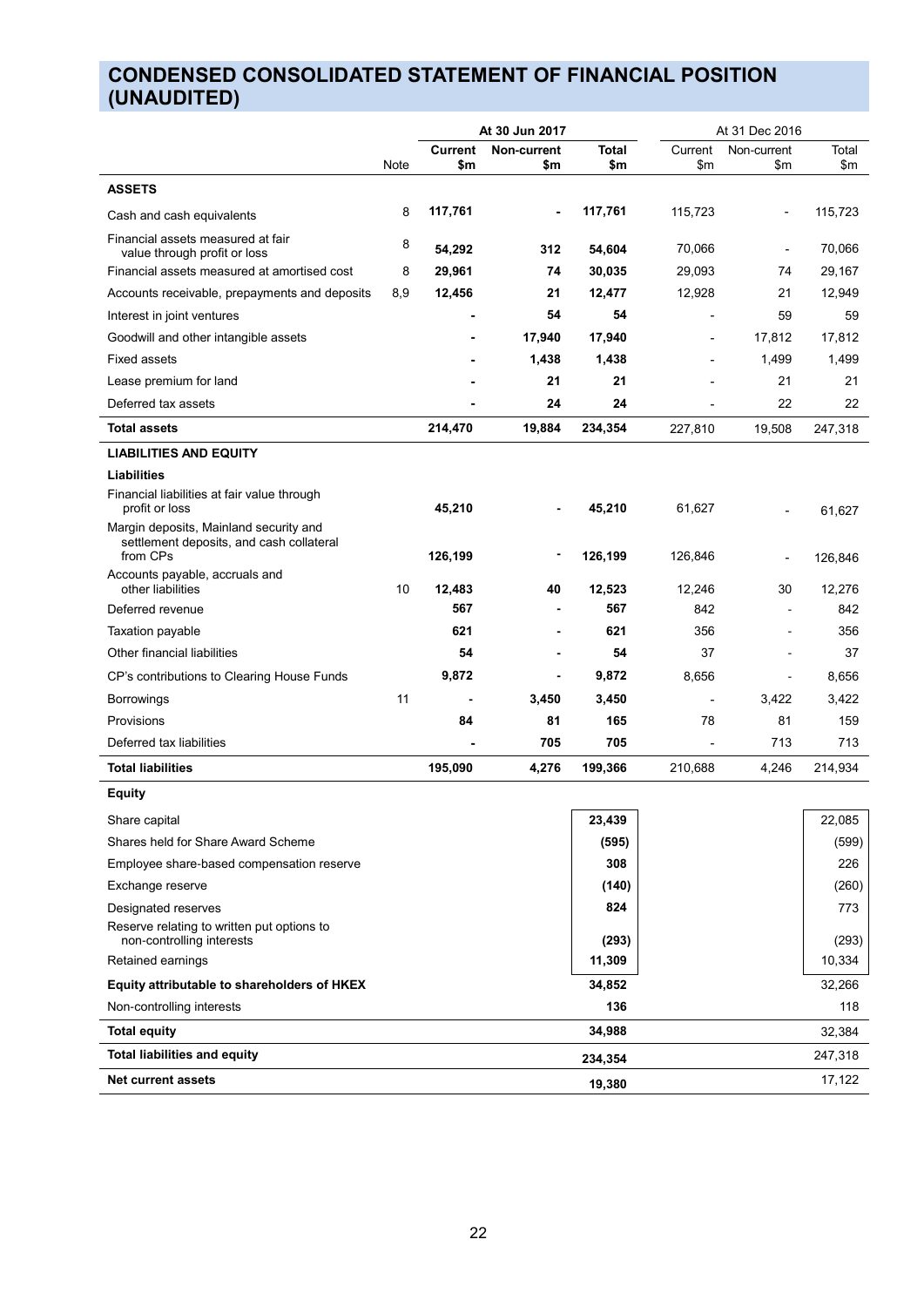#### **1. Basis of Preparation and Accounting Policies**

These unaudited condensed consolidated financial statements should be read in conjunction with the 2016 annual consolidated financial statements. The accounting policies and methods of computation used in the preparation of these condensed consolidated financial statements are consistent with those used in the annual consolidated financial statements for the year ended 31 December 2016. Amendments to Hong Kong Financial Reporting Standards (HKFRSs) effective for the financial year ending 31 December 2017 do not have any financial impact to the Group.

The financial information relating to the year ended 31 December 2016 that is included in this results announcement for the six months ended 30 June 2017 as comparative information does not constitute the statutory annual consolidated financial statements of the Company for that year but is derived from those consolidated financial statements. Further information relating to these statutory financial statements required to be disclosed in accordance with section 436 of the Hong Kong Companies Ordinance (Chapter 622) is as follows:

The Company has delivered the consolidated financial statements for the year ended 31 December 2016 to the Registrar of Companies as required by section 662(3) of, and Part 3 of Schedule 6 to, the Hong Kong Companies Ordinance (Chapter 622).

The Company's auditor has reported on those consolidated financial statements. The auditor's report was unqualified; did not include a reference to any matters to which the auditor drew attention by way of emphasis without qualifying its report; and did not contain a statement under sections 406(2), 407(2) or (3) of the Hong Kong Companies Ordinance (Chapter 622).

#### **2. Operating Segments**

The Group determines its operating segments based on the reports that are used to make strategic decisions reviewed by the chief operating decision-maker.

The Group has five reportable segments ("Corporate Items" is not a reportable segment). The segments are managed separately as each segment offers different products and services and requires different IT systems and marketing strategies. The operations in each of the Group's reportable segments are as follows:

The **Cash** segment covers all equity products traded on the Stock Exchange, the Shanghai Stock Exchange and the Shenzhen Stock Exchange through Stock Connects, sales of market data relating to these products and other related activities. The major sources of revenue of the segment are trading fees, trading tariff and listing fees of equity products and market data fees.

The **Equity and Financial Derivatives** segment refers to derivatives products traded on two exchanges in Hong Kong and other related activities. These include the provision and maintenance of trading platforms for a range of equity and financial derivatives products, such as stock and equity index futures and options, DWs, CBBCs and warrants and sales of market data. The major sources of revenue are trading fees, trading tariff and listing fees of derivatives products and market data fees.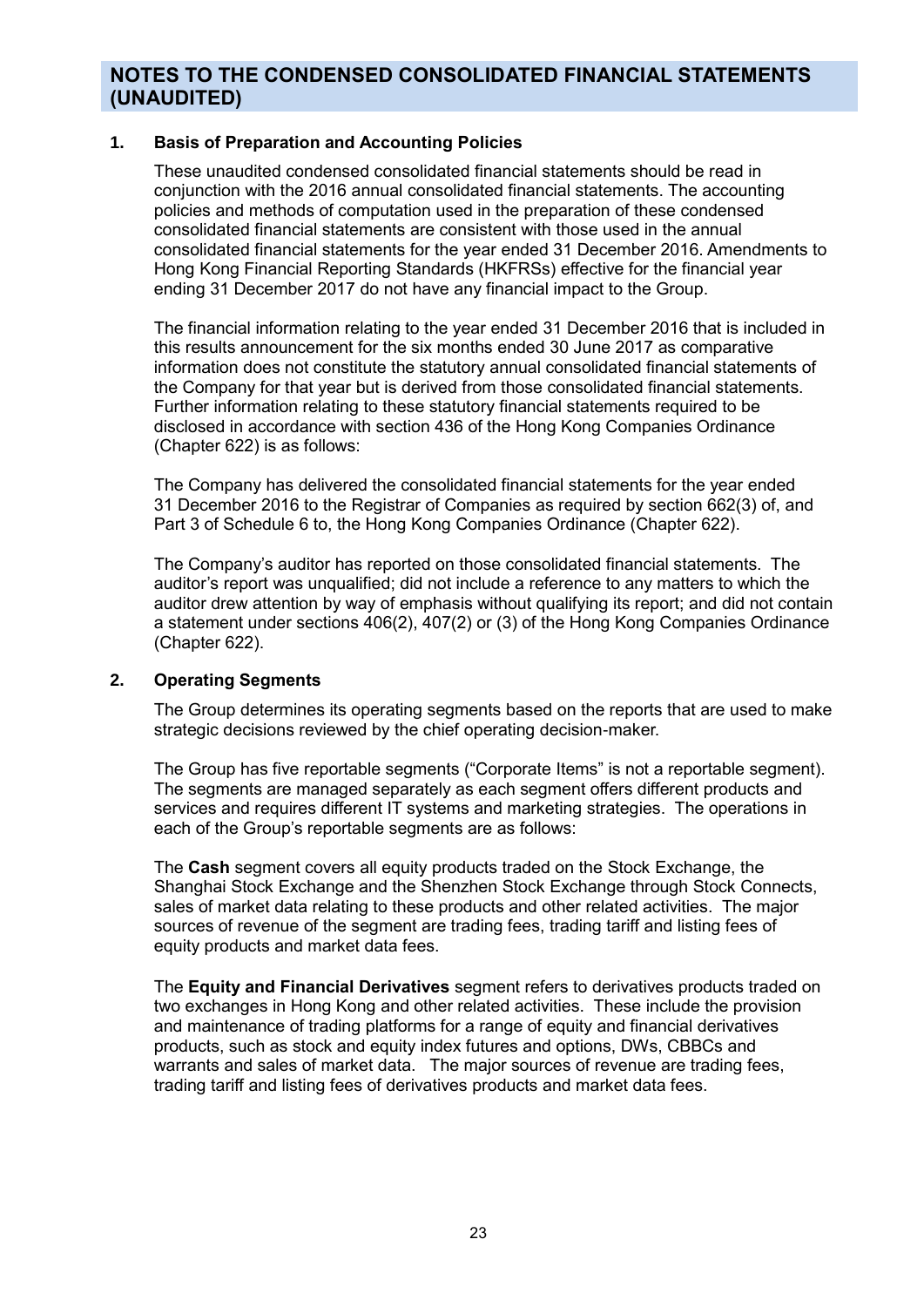The **Commodities** segment refers to the operations of the LME, which operates an exchange in the UK for the trading of base metals futures and options contracts and the development and operations of the new commodity trading platform in the Mainland. It also covers the Asia Commodities contracts traded on the Futures Exchange. The major sources of revenue of the segment are trading fees of commodities products, commodity market data fees and fees generated from other ancillary operations.

The **Clearing** segment refers to the operations of the five clearing houses, namely HKSCC, SEOCH, HKCC, OTC Clear and LME Clear, which are responsible for clearing, settlement and custodian activities of the exchanges of the Group, and clearing and settlement of over-the-counter derivatives contracts. Its principal sources of revenue are derived from providing clearing, settlement, depository, custody and nominee services and net investment income earned on Margin Funds and Clearing House Funds.

The **Platform and Infrastructure** segment refers to all services in connection with providing users with access to the platform and infrastructure of the Group. Its major sources of revenue are network, terminal user, dataline and software sub-license fees and hosting services fees.

Central income (including net investment income of Corporate Funds) and central costs (costs of central support functions that provide services to all of the operating segments, finance costs and other costs not directly related to any of the operating segments) are included as "Corporate Items".

The chief operating decision-maker assesses the performance of the operating segments principally based on their EBITDA. An analysis by operating segment of the Group's EBITDA and profit before taxation for the period is as follows:

|                                              | Six months ended 30 Jun 2017 |                                       |                    |          |                        |              |         |
|----------------------------------------------|------------------------------|---------------------------------------|--------------------|----------|------------------------|--------------|---------|
|                                              |                              | <b>Equity and</b><br><b>Financial</b> |                    |          | <b>Platform</b><br>and | Corporate    |         |
|                                              | Cash                         | <b>Derivatives</b>                    | <b>Commodities</b> | Clearing | Infrastructure         | <b>Items</b> | Group   |
|                                              | \$m                          | \$m                                   | \$m                | \$m      | \$m                    | \$m          | \$m     |
| Revenue from external<br>customers           | 1,512                        | 952                                   | 721                | 1,912    | 279                    | 3            | 5,379   |
| Net investment income                        |                              | -                                     |                    | 393      | ۰                      | 428          | 821     |
| Sundry income                                |                              | ٠                                     |                    | 3        |                        |              | 3       |
| Revenue and other income                     | 1,512                        | 952                                   | 721                | 2,308    | 279                    | 431          | 6,203   |
| Operating expenses                           | (291)                        | (222)                                 | (281)              | (378)    | (75)                   | (464)        | (1,711) |
| Reportable segment EBITDA                    | 1,221                        | 730                                   | 440                | 1,930    | 204                    | (33)         | 4,492   |
| Depreciation and amortisation                | (33)                         | (36)                                  | (136)              | (92)     | (21)                   | (44)         | (362)   |
| Finance costs                                |                              | ٠                                     |                    | -        |                        | (65)         | (65)    |
| Share of loss of a joint venture             |                              | (5)                                   |                    | -        |                        |              | (5)     |
| Reportable segment profit<br>before taxation | 1,188                        | 689                                   | 304                | 1,838    | 183                    | (142)        | 4,060   |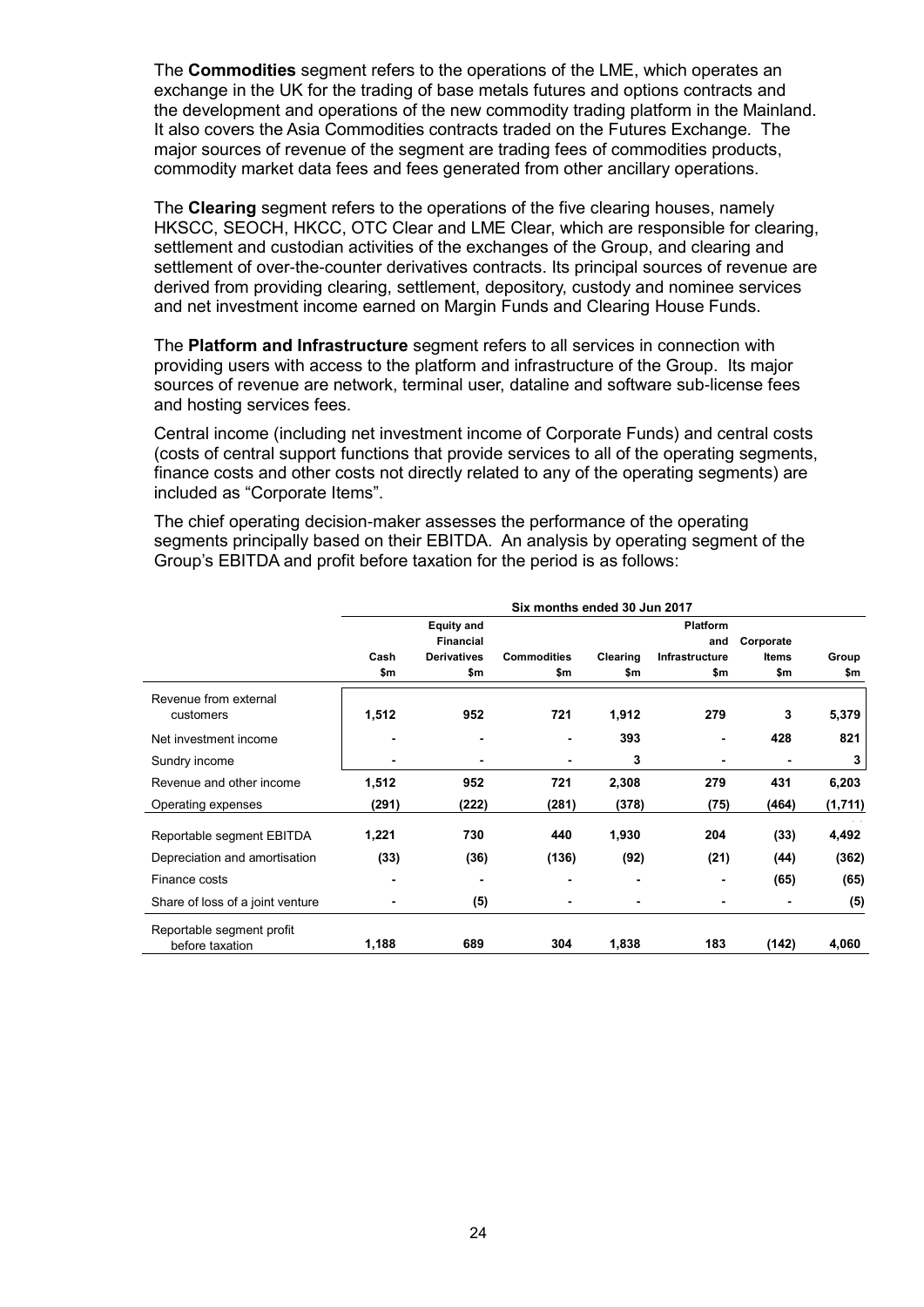|                                              | Six months ended 30 Jun 2016 |                |             |                |                |           |         |
|----------------------------------------------|------------------------------|----------------|-------------|----------------|----------------|-----------|---------|
|                                              |                              | Equity and     |             |                | Platform       |           |         |
|                                              |                              | Financial      |             |                | and            | Corporate |         |
|                                              | Cash                         | Derivatives    | Commodities | Clearing       | Infrastructure | Items     | Group   |
|                                              | \$m                          | \$m            | \$m\$       | \$m            | \$m            | \$m       | \$m     |
| Revenue from external<br>customers           | 1,282                        | 1,065          | 804         | 1,838          | 264            | 3         | 5,256   |
| Net investment income                        |                              | $\blacksquare$ |             | 273            |                | 82        | 355     |
| Sundry income                                |                              |                |             | 11             |                | 8         | 19      |
| Revenue and other income                     | 1,282                        | 1,065          | 804         | 2,122          | 264            | 93        | 5,630   |
| Operating expenses                           | (270)                        | (229)          | (291)       | (352)          | (74)           | (472)     | (1,688) |
| Reportable segment EBITDA                    | 1,012                        | 836            | 513         | 1,770          | 190            | (379)     | 3,942   |
| Depreciation and amortisation                | (44)                         | (45)           | (147)       | (88)           | (22)           | (36)      | (382)   |
| Finance costs                                |                              | $\blacksquare$ |             | $\blacksquare$ |                | (43)      | (43)    |
| Share of loss of a joint venture             |                              | (5)            |             |                |                |           | (5)     |
| Reportable segment profit<br>before taxation | 968                          | 786            | 366         | 1,682          | 168            | (458)     | 3,512   |

### **3. Net Investment Income**

|                                                                        | Six months<br>ended | Six months<br>ended |
|------------------------------------------------------------------------|---------------------|---------------------|
|                                                                        | 30 Jun 2017<br>\$m  | 30 Jun 2016<br>\$m  |
| Gross interest income from financial assets measured at amortised cost | 643                 | 359                 |
| Interest rebates to Participants                                       | (200)               | (55)                |
| Net interest income                                                    | 443                 | 304                 |
| Net fair value gains including interest income on financial assets     |                     |                     |
| mandatorily measured at fair value through profit or loss and          |                     |                     |
| financial liabilities at fair value through profit or loss             | 346                 | 68                  |
| <b>Others</b>                                                          | 32                  | (17)                |
| Net investment income                                                  | 821                 | 355                 |

### **4. Finance Costs**

|                                                     | Six months<br>ended<br>30 Jun 2017<br>\$m | Six months<br>ended<br>30 Jun 2016<br>\$m |
|-----------------------------------------------------|-------------------------------------------|-------------------------------------------|
| Interest expenses on borrowings                     | 44                                        | 40                                        |
| Net foreign exchange losses on financing activities | 21                                        |                                           |
|                                                     | 65                                        | 43                                        |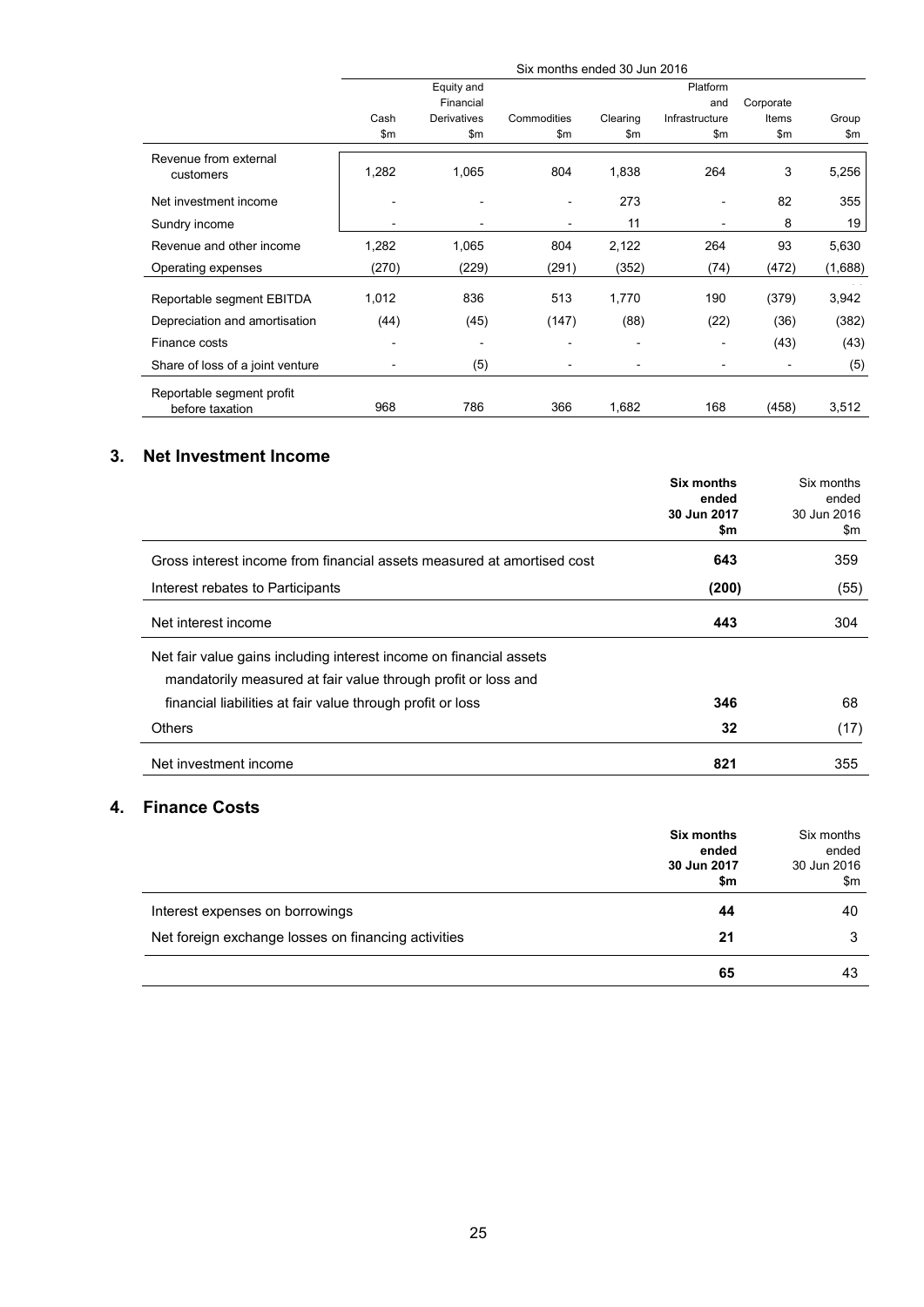#### **5. Taxation**

Taxation charge/(credit) in the condensed consolidated income statement represented:

|                                     | Six months<br>ended | Six months<br>ended |
|-------------------------------------|---------------------|---------------------|
|                                     | 30 Jun 2017<br>\$m  | 30 Jun 2016<br>\$m  |
| Current tax - Hong Kong Profits Tax | 479                 | 447                 |
| Current tax - Overseas Tax          | 116                 | 111                 |
|                                     | 595                 | 558                 |
| Deferred tax                        | (13)                | (18)                |
|                                     | 582                 | 540                 |

(a) Hong Kong Profits Tax has been provided at the rate of 16.5 per cent (2016: 16.5 per cent) and overseas profits tax at the rates of taxation prevailing in the countries in which the Group operates, with the average corporation tax rate applicable to the subsidiaries in the UK being 19.25 per cent (2016: 20 per cent).

#### **6. Earnings Per Share**

The calculation of the basic and diluted earnings per share is as follows:

(a) Basic earnings per share

| 30 Jun 2017 | 30 Jun 2016 |
|-------------|-------------|
| 3,493       | 2,985       |
|             |             |
| 1,222,293   | 1,206,736   |
| 2.86        | 2.47        |
|             |             |

|                                                             | Six months<br>ended<br>30 Jun 2017 | Six months<br>ended<br>30 Jun 2016 |
|-------------------------------------------------------------|------------------------------------|------------------------------------|
| Profit attributable to shareholders (\$m)                   | 3,493                              | 2,985                              |
| Weighted average number of shares in issue                  |                                    |                                    |
| less shares held for Share Award Scheme (in '000)           | 1,222,293                          | 1,206,736                          |
| Effect of shares awarded under Share Award Scheme (in '000) | 3,134                              | 3.173                              |
| Weighted average number of shares for the                   |                                    |                                    |
| purpose of calculating diluted earnings per share (in '000) | 1,225,427                          | 1.209.909                          |
| Diluted earnings per share (\$)                             | 2.85                               | 2.47                               |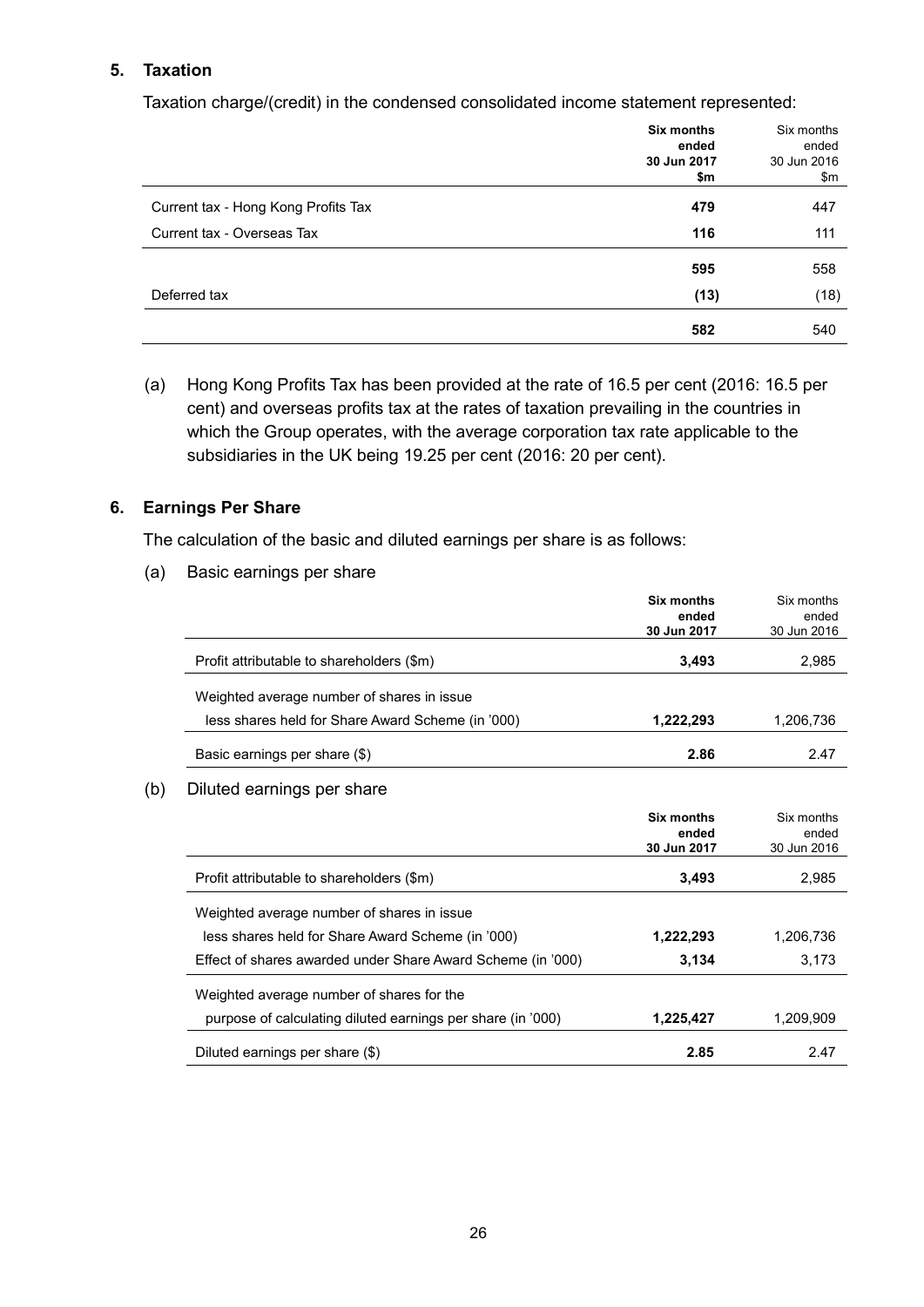#### **7. Dividends**

|                                                                        | <b>Six months</b><br>ended<br>30 Jun 2017<br>\$m | Six months<br>ended<br>30 Jun 2016<br>\$m |
|------------------------------------------------------------------------|--------------------------------------------------|-------------------------------------------|
| Interim dividend declared of \$2.55 (2016: \$2.21) per share at 30 Jun | 3,141                                            | 2,690                                     |
| Less: Dividend for shares held by Share Award Scheme at 30 Jun         | (8)                                              | 7                                         |
|                                                                        | 3.133                                            | 2.683                                     |

### **8. Financial Assets**

The financial assets of Clearing House Funds, Margin Funds, base metals derivatives contracts, cash prepayments for A shares and Corporate Funds are allocated into cash and cash equivalents, financial assets measured at fair value through profit or loss, financial assets measured at amortised cost, and accounts receivable and deposits, details of which are as follows:

|                                                                | At          | At          |
|----------------------------------------------------------------|-------------|-------------|
|                                                                | 30 Jun 2017 | 31 Dec 2016 |
|                                                                | \$m         | \$m         |
| <b>Clearing House Funds</b>                                    |             |             |
| Cash and cash equivalents                                      | 10,730      | 9,476       |
| Financial assets measured at amortised cost                    | 156         | 126         |
|                                                                | 10,886      | 9.602       |
| Margin Funds                                                   |             |             |
| Cash and cash equivalents                                      | 93,584      | 96,698      |
| Financial assets measured at fair value through profit or loss | 3,055       | 3,323       |
| Financial assets measured at amortised cost                    | 28,339      | 25,782      |
| Accounts receivable and deposits                               | 1,221       | 1,043       |
|                                                                | 126,199     | 126,846     |
| Base metals derivatives contracts                              |             |             |
| Financial assets measured at fair value through profit or loss | 45,210      | 61,618      |
| Cash prepayments for A shares                                  |             |             |
| Cash and cash equivalents                                      | 525         | 263         |
| <b>Corporate Funds</b>                                         |             |             |
| Cash and cash equivalents                                      | 12,922      | 9,286       |
| Financial assets measured at fair value through profit or loss | 6,339       | 5,125       |
| Financial assets measured at amortised cost                    | 1,540       | 3,259       |
|                                                                | 20,801      | 17,670      |
|                                                                | 203,621     | 215,999     |

#### The expected maturity dates of the financial assets are analysed as follows:

|                    | At 30 Jun 2017 |              |             |             |              |         |                          |         |                          | At 31 Dec 2016 |           |         |
|--------------------|----------------|--------------|-------------|-------------|--------------|---------|--------------------------|---------|--------------------------|----------------|-----------|---------|
|                    |                |              | <b>Base</b> | Cash        |              |         |                          |         | Base                     | Cash           |           |         |
|                    | Clearing       |              | metals      | prepayments |              |         | Clearing                 |         | metals                   | prepayments    |           |         |
|                    | House          | Margin       | derivatives | for         | Corporate    |         | House                    | Margin  | derivatives              | for            | Corporate |         |
|                    | <b>Funds</b>   | <b>Funds</b> | contracts   | A shares    | <b>Funds</b> | Total   | Funds                    | Funds   | contracts                | A shares       | Funds     | Total   |
|                    | \$m            | \$m          | \$m         | \$m         | \$m          | \$m     | \$m\$                    | \$m     | \$m                      | \$m            | \$m       | \$m     |
| Within twelve      |                |              |             |             |              |         |                          |         |                          |                |           |         |
| months             | 10.886         | 126,199      | 45,210      | 525         | 20,415       | 203,235 | 9,602                    | 126.846 | 61.618                   | 263            | 17,596    | 215,925 |
| Over twelve months | $\blacksquare$ |              | ۰           | ٠           | 386          | 386     | $\overline{\phantom{a}}$ |         | $\overline{\phantom{a}}$ | ۰              | 74        | 74      |
|                    | 10,886         | 126,199      | 45,210      | 525         | 20,801       | 203,621 | 9,602                    | 126,846 | 61,618                   | 263            | 17,670    | 215,999 |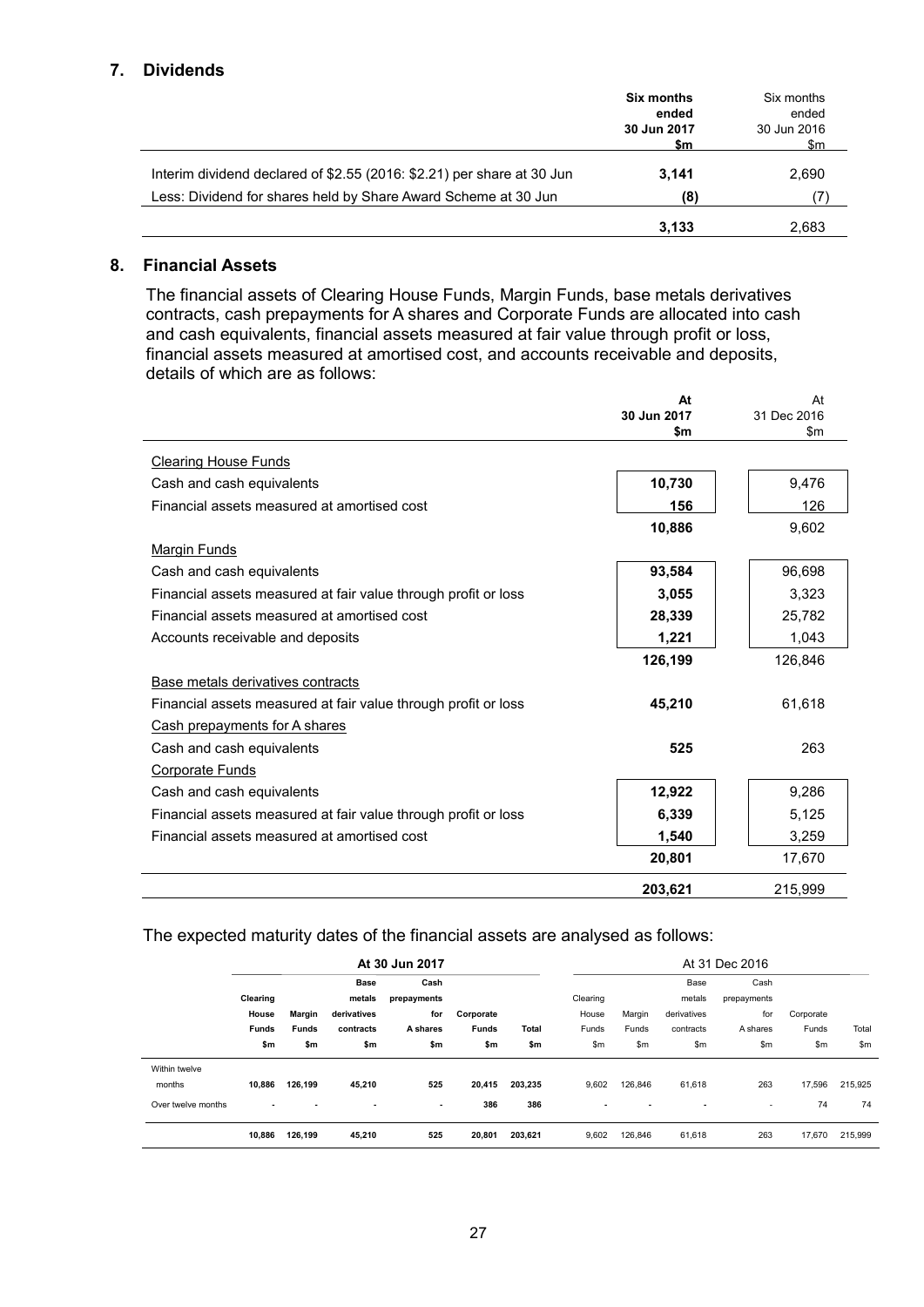#### **9. Accounts Receivable, Prepayments and Deposits**

The Group's accounts receivable, prepayments and deposits mainly represented the Group's Continuous Net Settlement money obligations receivable under the T+2 settlement cycle, which accounted for 81 per cent (31 December 2016: 78 per cent) of the total accounts receivable, prepayments and deposits. Continuous Net Settlement money obligations receivable mature within two days after the trade date. Fees receivable are due immediately or up to 60 days depending on the type of services rendered. The majority of the remaining accounts receivable, prepayments and deposits were due within three months.

#### **10. Accounts Payable, Accruals and Other Liabilities**

The Group's accounts payable, accruals and other liabilities mainly represented the Group's Continuous Net Settlement money obligations payable, which accounted for 85 per cent (31 December 2016: 84 per cent) of the total accounts payable, accruals and other liabilities. Continuous Net Settlement money obligations payable mature within two days after the trade date. The majority of the remaining accounts payable, accruals and other liabilities would mature within three months.

#### **11. Borrowings**

|                                                  | At<br>30 Jun 2017 | At<br>31 Dec 2016 |
|--------------------------------------------------|-------------------|-------------------|
|                                                  | \$m               | \$m               |
| Bank borrowings                                  | 1,597             | 1,586             |
| <b>Notes</b>                                     | 1,530             | 1,519             |
| Written put options to non-controlling interests | 323               | 317               |
| Total borrowings                                 | 3,450             | 3,422             |

During the six months ended 30 June 2017, there were no repayments of the bank borrowings or notes, and none of the written put options were exercised.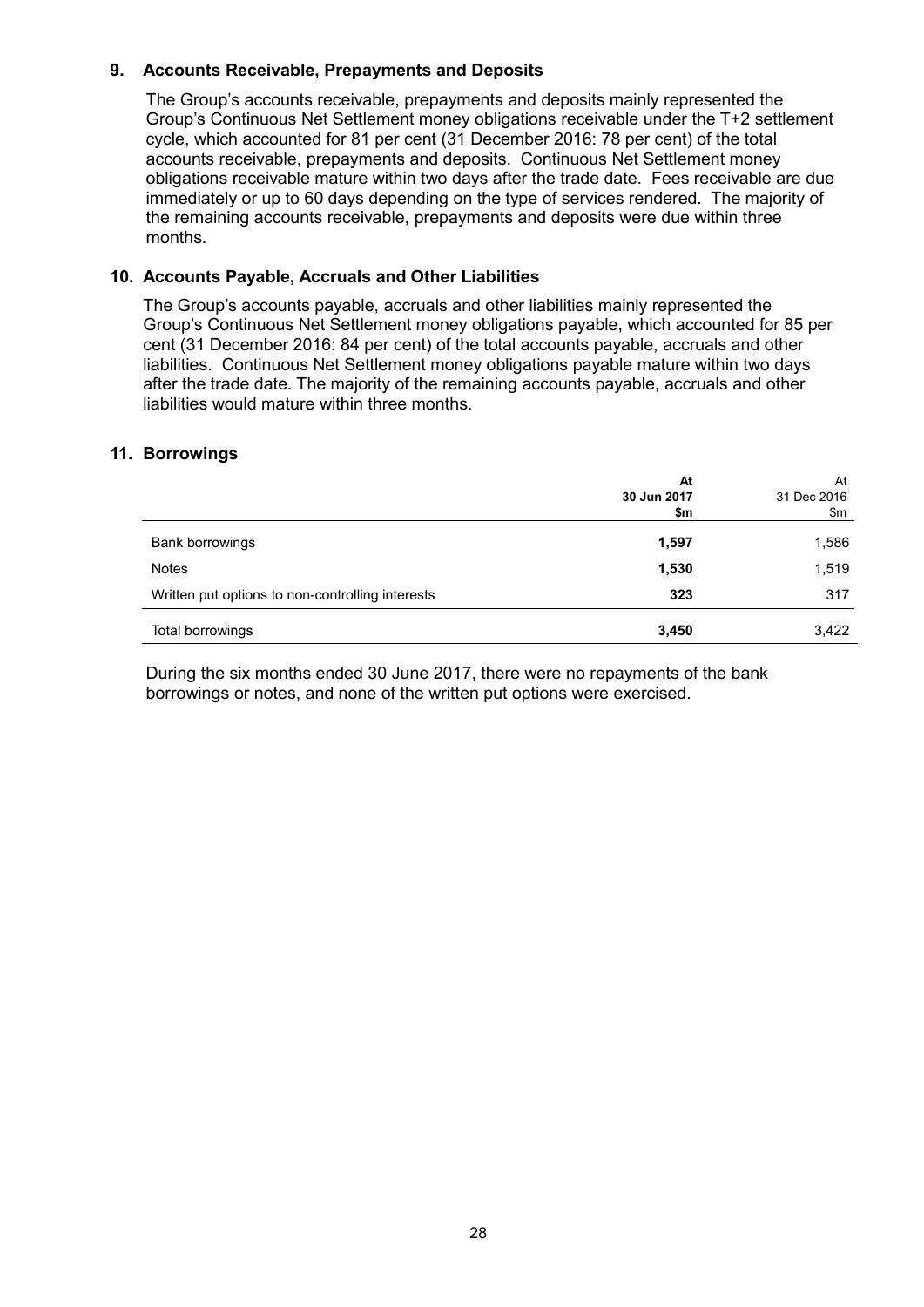# **INTERIM DIVIDEND AND CLOSURE OF REGISTER OF MEMBERS**

The Board has declared an interim dividend of \$2.55 per share (2016: \$2.21 per share) for the year ending 31 December 2017. The interim dividend will be payable in cash with a scrip alternative. While continuing to facilitate the reinvestment of dividends into HKEX shares, having reviewed HKEX's cash flow needs, the Board has decided to reduce the discount on the subscription price for Shareholders who elect to receive the scrip alternative from 5 per cent to 3 per cent. This will be applicable to interim dividend declared for the year ending 31 December 2017 and all subsequent dividends declared with a scrip alternative until otherwise determined. The scrip dividend alternative is conditional upon the SFC's granting the listing of, and permission to deal in, new shares of HKEX to be issued pursuant thereto. Details of the scrip dividend alternative will be set out in a circular to Shareholders.

**Relevant Dates for Interim Dividend Payment** Ex-dividend date 22 August 2017 Closure of HKEX's Register of Members 24 to 25 August 2017 (both dates inclusive) Record date 2017 **Record date** 2017 Despatch of scrip dividend circular and election form **On or about 30 August 2017** Announcement of scrip share subscription price On or about 5 September 2017 Despatch of dividend warrants/definitive share certificates 21 September 2017

To qualify for the interim dividend, all properly completed transfer forms accompanied by the relevant share certificates must be lodged for registration with HKEX's registrar, Hong Kong Registrars Limited, at Shops 1712-1716, 17<sup>th</sup> Floor, Hopewell Centre, 183 Queen's Road East, Wan Chai, Hong Kong no later than 4:30 pm on Wednesday, 23 August 2017.

# **PUBLICATION OF 2017 INTERIM RESULTS AND INTERIM REPORT**

This announcement is published on the HKEXnews website at [www.hkexnews.hk](http://www.hkexnews.hk/) and the HKEX Group website at [www.hkexgroup.com/Investor-Relations/Regulatory-Disclosure/Announcements/2017.](http://www.hkexgroup.com/Investor-Relations/Regulatory-Disclosure/Announcements/2017?sc_lang=en) The 2017 Interim Report will be available on the HKEXnews and HKEX Group websites and despatched to Shareholders on or about Thursday, 24 August 2017.

By Order of the Board **Hong Kong Exchanges and Clearing Limited Joseph Mau** Company Secretary

Hong Kong, 9 August 2017

At the date of this announcement, the Board comprises 12 Independent Non-executive Directors, namely Mr CHOW Chung Kong (Chairman), Mr Apurv BAGRI, Mr CHAN Tze Ching, Ignatius, Mr CHEAH Cheng Hye, Mr Timothy George FRESHWATER, Ms FUNG Yuen Mei, Anita, Mr Rafael GIL-TIENDA, Dr HU Zuliu, Fred, Mrs LEUNG KO May Yee, Margaret, Mr LEUNG Pak Hon, Hugo, Mr John Mackay McCulloch WILLIAMSON, and Mr YIU Kin Wah, Stephen, and one Executive Director, Mr LI Xiaojia, Charles, who is also HKEX's Chief Executive.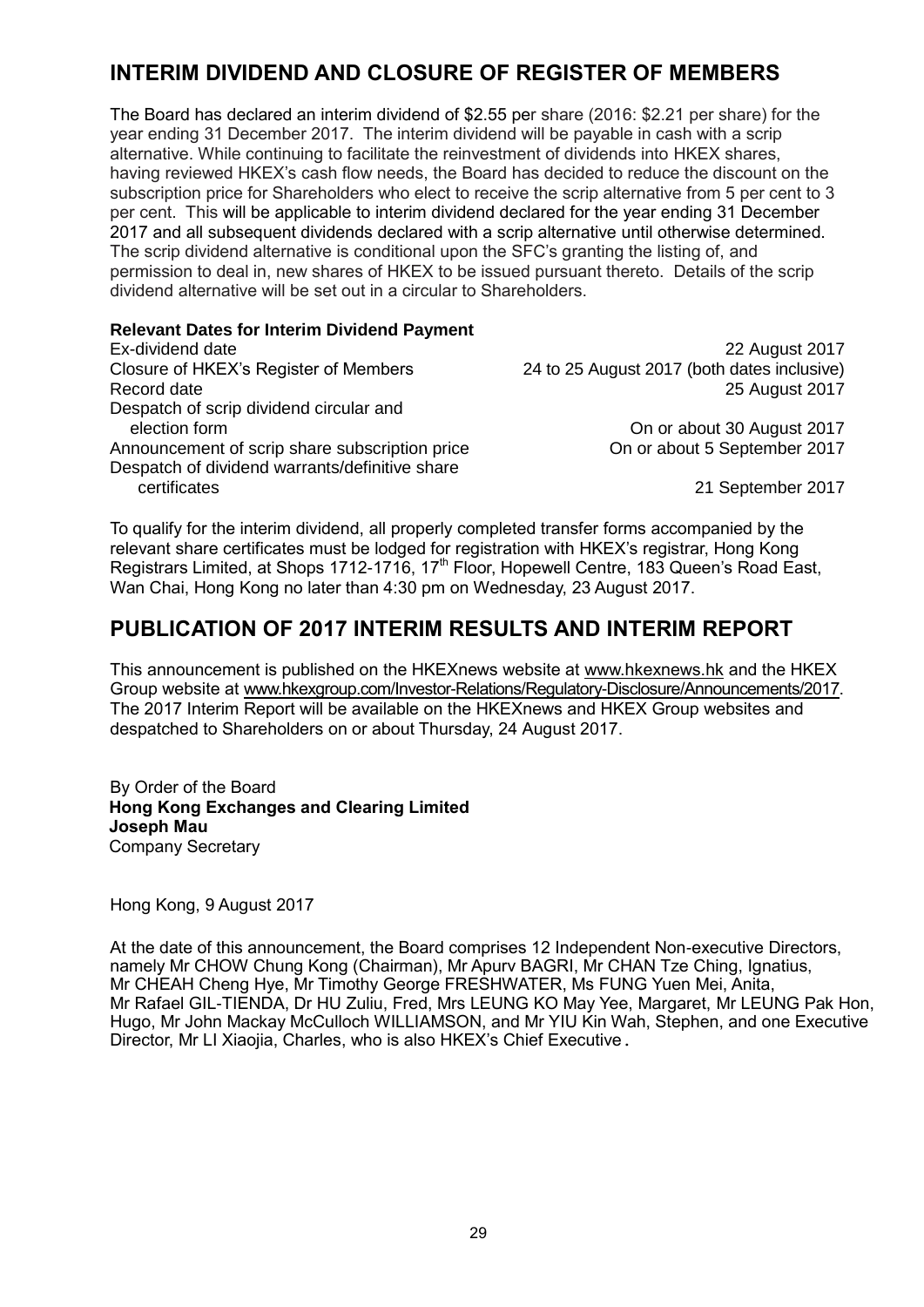# **GLOSSARY**

ADT Average daily turnover value AHFT AHFT After-Hours Futures Trading Board **HKEX's board of directors** Bond Connect A mutual bond market access programme between Hong Kong and Mainland China, under which Northbound trading enables overseas investors to invest in the China Interbank Bond Market, and Southbound trading will be explored at a later stage Cash Market HKEX's securities related business excluding stock options CBBCs Callable Bull/Bear Contracts ChinaClear China Securities Depository and Clearing Corporation Limited CNH Offshore RMB traded outside Mainland China Corporate Governance Code Refers to Appendix 14 to the Main Board Listing Rules Derivatives Market HKEX's derivatives related business including stock options Director(s) HKEX's director(s) DWs Derivative warrants ETF(s) Exchange Traded Fund(s) EPs Exchange Participants Exchange or SEHK or Stock Exchange<br>FIC The Stock Exchange of Hong Kong Limited Fixed income and currency Futures Exchange or HKFE Hong Kong Futures Exchange Limited GEM GEM The Growth Enterprise Market Government Appointed **Directors** Directors appointed by the Financial Secretary of the Hong Kong Special Administrative Region of the People's Republic of China pursuant to Section 77 of the SFO Group HKEX and its subsidiaries HKCC HKFE Clearing Corporation Limited HKEX or the Company Hong Kong Exchanges and Clearing Limited HKSCC Hong Kong Securities Clearing Company Limited HSCEI/H-shares Index Hang Seng China Enterprises Index HSI Hang Seng Index IPO(s) Initial Public Offering(s) IT IT Information Technology Lehman Lehman Brothers Securities Asia Limited LME **The London Metal Exchange** LME Clear LME Clear Limited LME Group **HKEX Investment (UK) Limited, LME Holdings Limited, the LME and** LME Clear London Metal Mini Futures London Aluminium/Zinc/Copper/Nickel/Tin/Lead Mini Futures Main Board Listing Rules **Rules Governing the Listing of Securities on The Stock Exchange** of Hong Kong Limited MSCI MSCI Inc. Northbound Trading **Hong Kong and overseas investors trading in eligible securities** that are listed on the Shanghai Stock Exchange and Shenzhen Stock Exchange through Stock Connects OTC Clear OTC Clearing Hong Kong Limited RMB Renminbi SEOCH The SEHK Options Clearing House Limited SFC Securities and Futures Commission SFO Securities and Futures Ordinance (Chapter 571 of the Laws of Hong Kong)